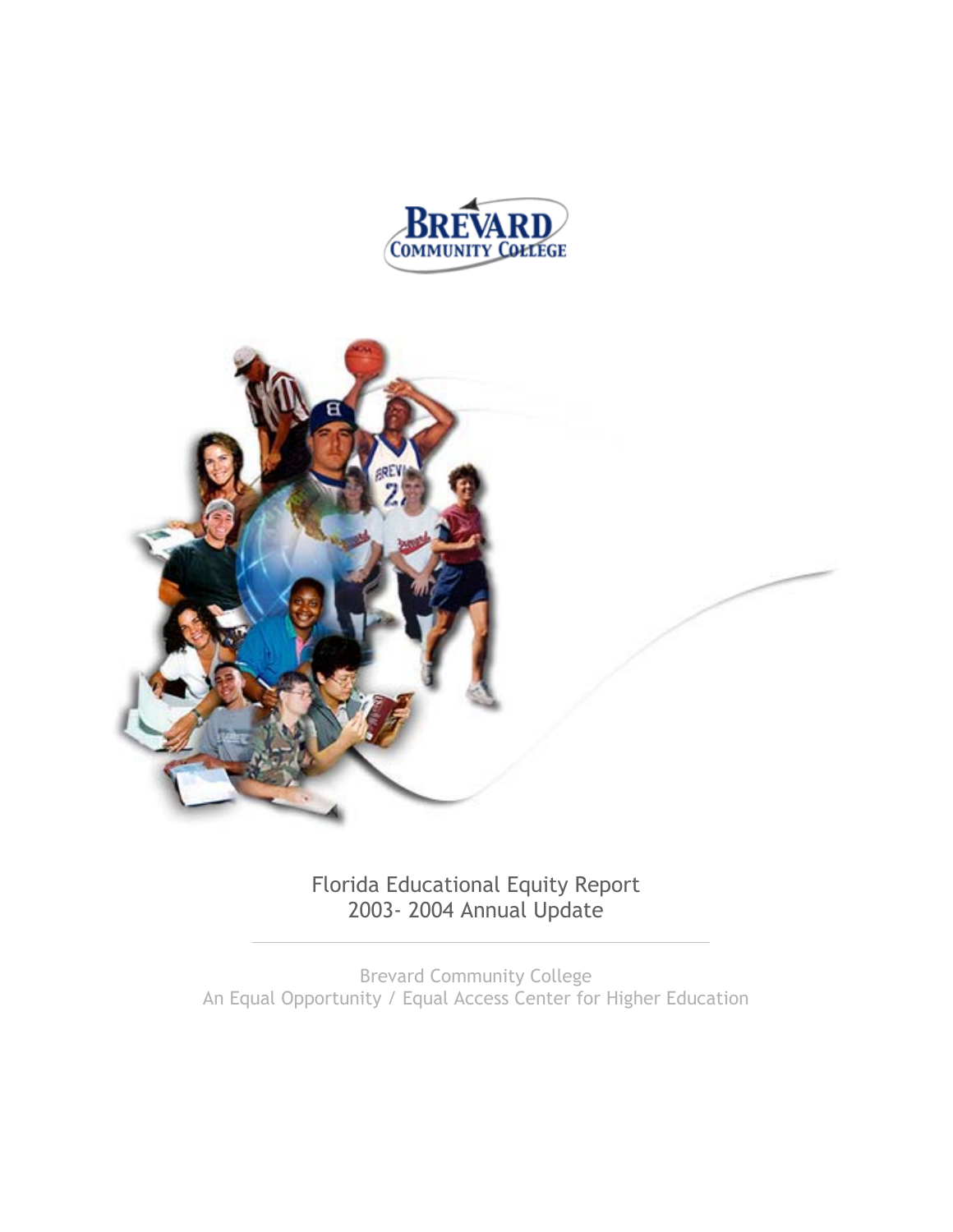

# Memorandum

- **To:** Dr. Thomas Gamble *District President*
- **From:** Frank Billings Associate Vice President *Office of Institutional Effectiveness and Strategic Management*
- **Date:** June 14, 2002
- **Re:** Florida Department of Education K-20 Office of Equity and Access Florida Educational Equity Act Update 2003-2004

I'm pleased to provide you and our Board of Trustees a final draft copy of the Florida Educational Equity Act Update *(plan)* for 2003-04.

The College's annual equity plan is intended to promote and support the College's vision of an educational environment of excellence, by supporting the social and cultural diversity of our community and by being free from discrimination and harassment, in order to provide all students and staff with a fair and equitable opportunity for access to, full participation in, and success in study and employment.

Equity and diversity are also being incorporated into the College's strategic planning process for FY 2004-05. Each strategic manager is being asked to define one specific objective and strategy related to advancing equity and diversity within the College for FY 2004-05.

You as District President and Mr. Handley as Board Chair are required to review and sign two original copies of the update. I will be bringing two original copies of the Equity Update to the Board Meeting on June 14 for your signatures.

Upon your review and signatures, the plan will be forwarded to Chancellor Armstrong as well as to the Florida Department of Education K-20 Office of Equity and Access for their final review and approval.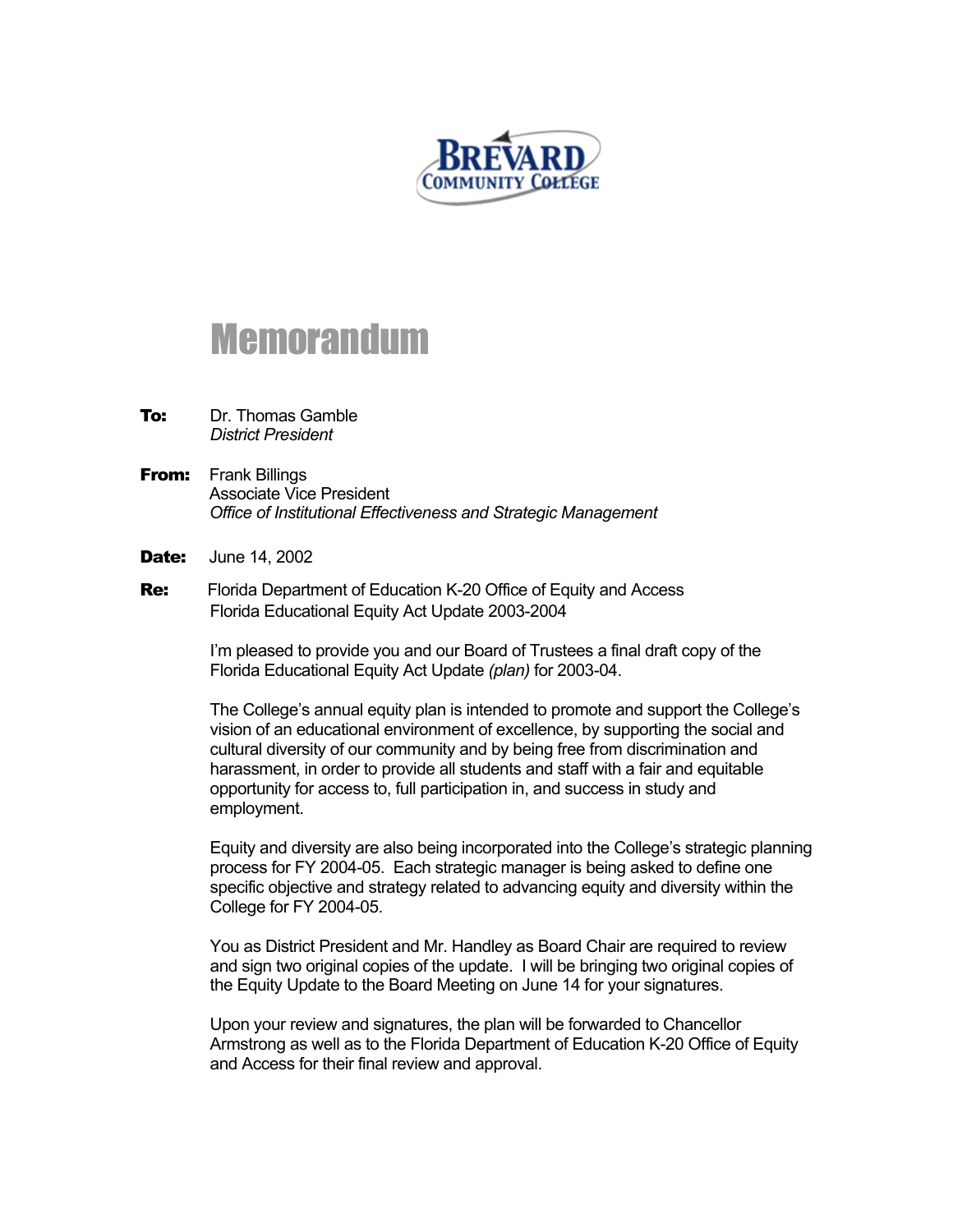June 14, 2004

Mr. J. David Armstrong, Jr. Chancellor Florida Community College System 1314 Turlington Building Tallahassee, FL 32399

Dear Mr. Armstrong:

Brevard Community College continues to keep pace with the rapidly changing demographics of the county it serves, as it graces Florida's eastern shoreline. Brevard County, or the Space Coast, as it is commonly referred to, reflects a rapidly growing population enriched by an influx of greater ethnic diversity, 17.2% minority and 50.7% female:

| <b>Brevard County Demographics</b> |                       |          |         |  |  |  |  |  |
|------------------------------------|-----------------------|----------|---------|--|--|--|--|--|
| <b>Class</b>                       | $\frac{6}{9}$<br>Male | Female % | Total % |  |  |  |  |  |
| White                              | 41.8                  | 42.5     | 84.3    |  |  |  |  |  |
| <b>Black</b>                       | 3.8                   | 4.2      | 8.0     |  |  |  |  |  |
| Hispanic                           | 2.2                   | 2.3      | 4.5     |  |  |  |  |  |
| Other                              | າ າ                   | 2.5      |         |  |  |  |  |  |

BCC's student population for Fall 2003 mirrored the county's changing diversity with an FTIC headcount of  $18.6\%$  for minorities.

| <b>Brevard Community College Student Demographics</b> |                        |            |         |  |  |  |  |  |
|-------------------------------------------------------|------------------------|------------|---------|--|--|--|--|--|
| <b>BCC</b> Students                                   | $\frac{0}{0}$<br>Black | Hispanic % | Other % |  |  |  |  |  |
| <b>FTIC</b>                                           |                        | 6.3        |         |  |  |  |  |  |
| <b>Overall Enrollment</b>                             | 84                     | 6.0        |         |  |  |  |  |  |
| Completions<br>(through $12/03$ )                     | 7.8                    | 5.3        |         |  |  |  |  |  |

BCC also replicated this diversity in its full-time employee population with 55.9% female, including 8.8% Black and 2.7% Hispanic, with another 2.5% representing other ethnic minorities.

Brevard Community College has embraced diversity as a college wide initiative while creating an environment that explores and encourages multi-racial views and practices for all students and employees at the College. Each of the four Brevard Community College locations has offered an assortment of unique and culturally stimulating programs throughout the past year in an effort to demonstrate the College's commitment to increased diversity awareness.

The Cocoa Campus was, once again, the site of the Third Annual Naturalization Ceremony sponsored by the College's Department of International Services. This event hosted, in conjunction with the Orlando Citizenship & Immigrant Services of the Department of Homeland Security, and witnessed the award of U.S. citizenship to approximately 250 Florida residents from 49 nations. Also, at the Moore Multicultural Center on the Cocoa Campus, staff, faculty, and students celebrated diversity and explored cultural pluralism through month-long exhibits, displays, activities, videos, discussion groups and, more specifically, the Highwaymen Art Festival featuring art by a renown group of Floridian African American artists from the 1950's. In addition, the coordinator for the Moore Center has been selected as the new chair of the Community Partnership, a collaborative effort between BCC and the Brevard County branches of the NAACP to increase participation in higher education among minorities. One of their primary goals will be the invitation and encouragement of representatives from the county's Latino community to join the partnership and to assist in the effort to increase Latino and African American representation in BCC's student and faculty membership.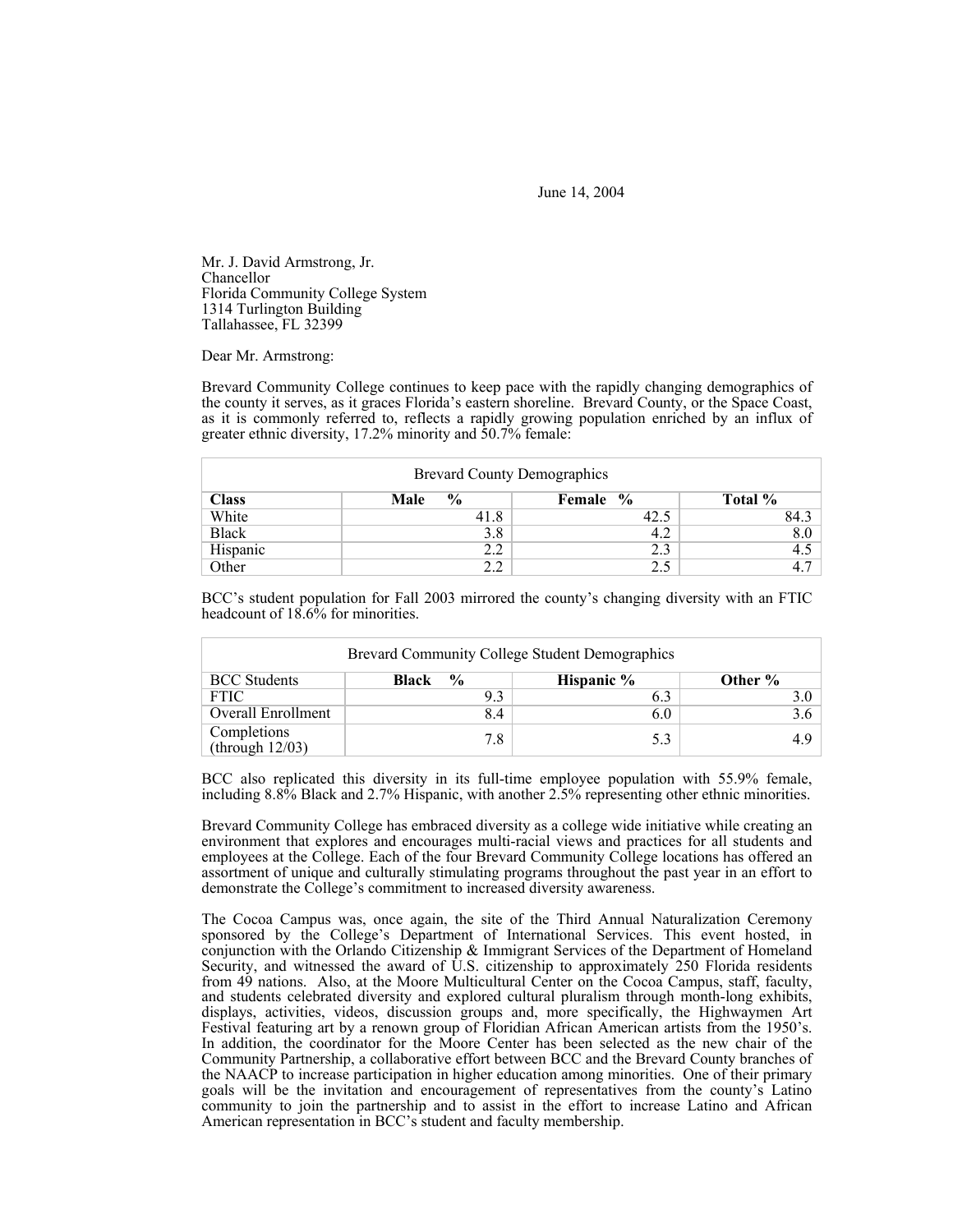An International Student Fashion Show was held on the Palm Bay Campus, while the Titusville campus played host to the Moore Heritage Festival of Arts and Humanities. Keynote speakers were Dr. Martin King, Jr.'s daughter, Yolanda King, and veteran civil rights activist and current chairperson for the NAACP, Julian Bond. In addition, the Melbourne Campus joined in celebration of "National Women's History Month", by featuring a "Women's Health Expo", exploring and addressing health issues and concerns of modern women.

As the college site for all Allied Health programs, Cocoa Campus has established an ESOL mentoring program for Allied Health nursing students who have needed assistance related to English as a second language when addressing curriculum demands. An ESOL Critical Thinking Nursing course through Continuing Ed has been added and made available to all minority nursing students, in an effort to increase minority interest and success in the Allied Health programs. Allied Health has also participated in the Early Alert Follow Up Program. This year, for the first time, the students were directed back to Allied Health for follow up rather than receiving general counseling through the campus admissions offices. Allied Health conducted school tours for grades 7-9 in the fall which focused on area middle schools with a high ratio of minority students, and utilized the Human Patient Simulator for demonstrations in those minority-rich schools, to encourage an interest in Allied Health careers.

Minority faculty recruits, from source colleges and universities have been the target of the Human Resource department, in an effort to increase minority faculty membership at the College. In addition, The Visiting Scholars Program has allowed the college administration to go outside of the normal departmental search committee procedures and hire new faculty for two years, providing more flexibility in hiring minority faculty members.

BCC minority students from all campuses attended the Zora Neale Hurston Festival of the Arts and Humanities as well as the Florida African American Student Association Fall and Spring Conferences this last year. BCC has also initiated an "Adopt the School Program" in an effort to increase African American student enrollment at the College.

The College continued to support Black History Month on all campuses through study skills workshops, health fairs, fashion shows, and motivational speakers; they were enjoyed by not only students, staff and faculty, but by the entire community as well. "Soul Food Fest" was once again a highly successful component of that month-long celebration at BCC.

The College has made a concerted effort to include minority representation in its media for promotional marketing and informational materials. Program brochures in Spanish are currently being developed for distribution to future students and their parents. Financial aid seminars with a minority focus were held by the College, with special assistance for those minorities needing help in completing the FAFSA forms.

The College has continued to provide TRIO grant supported services to low income, first generation, or disabled students for retraining or graduation and transfer. In fact, 67% of the students served by TRIO-Student Support Services at BCC were minority students this past year. Student Support Services provided information on available Incentive Scholarships and the Hispanic Scholarship Funds. Financial aid advisement, various workshops/seminars as well as the SGA events, Fall Fest, Spring Fest, and Welcome Back Days all actively promote diversity among the student population on all of Brevard Community College's campuses. The College also offered a summer bridge enrichment institute last fall called S.T.E.P. (Student Transitional Education Program) for recent high school minority grads.

As you can see, staying true to the college mission, Brevard Community College maintains its commitment to engage our diverse population in quality, accessible learning opportunities which successfully meet individual and community needs.

Sincerely,

mortal afulile

 Thomas E. Gamble District President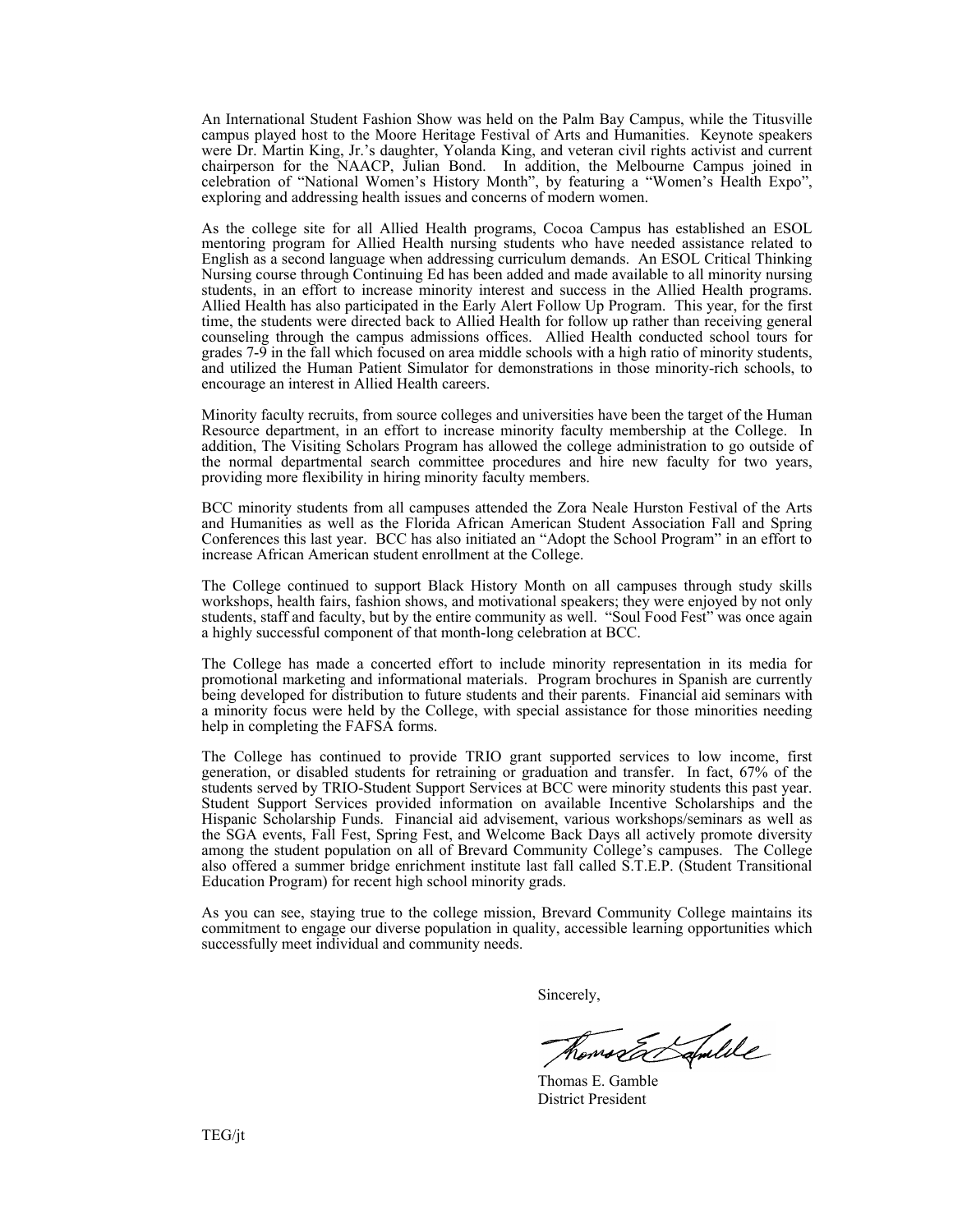# **FLORIDA DEPARTMENT OF EDUCATION K-20 OFFICE OF EQUITY AND ACCESS**

# **FLORIDA EDUCATIONAL EQUITY ACT UPDATE 2003-2004**

**Brevard Community College** 

**Reviewed by: College President: Dr. Thomas Gamble Date: 06/14/04** 

**Chair, College Board of Trustees: Mr. J. W. Handley Date: 06/14/04** 

**Plan received by the K-20 Office of Equity and Access:** 

Date:

**Equity Coordinator: Joni F. Oglesby Local Phone: 321-433-7084 Fax: 321-433-7065 E-Mail Address: oglesbyj@brevardcc.edu**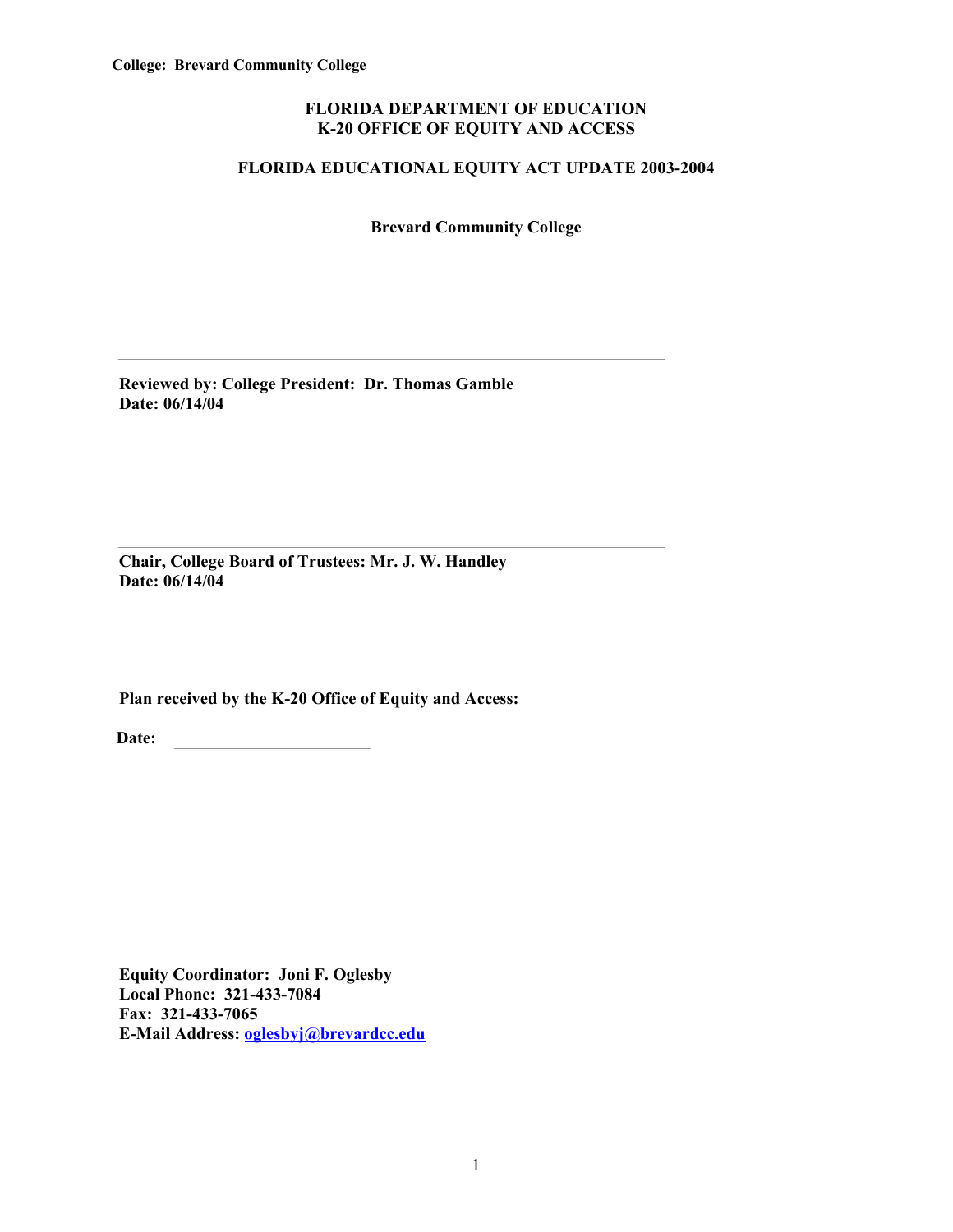# **College: Brevard Community College**

# **2003-2004 ANNUAL EQUITY ACT UPDATE TABLE OF CONTENTS**

| PART I-             |                                                                        | $\overline{3}$ |
|---------------------|------------------------------------------------------------------------|----------------|
|                     |                                                                        | 3              |
| PART II -           |                                                                        |                |
| PART III -          | A. Program Analysis of A.A. Degree Completions Rates                   |                |
|                     | 1. Summary of Results of Program Analysis and Modifications            | $\overline{4}$ |
|                     | 2. Plan To Reduce Disparities Between Rate of AA Degree Completion For |                |
|                     | B. Plan for Diversity in Student Participation                         |                |
|                     |                                                                        | 6              |
|                     |                                                                        | 7              |
|                     |                                                                        |                |
| PART IV -           | Issues in Athletics                                                    |                |
|                     | A. Diversity in Athletic Program Management and Leadership             | 8              |
|                     | B. Gender Equity in Athletics - Compliance Review                      | 10             |
|                     | C. Corrective Action Plan for Non-Compliance Components in Athletics   | 12             |
|                     |                                                                        | 14             |
|                     |                                                                        |                |
| PART V-             | Accountability in Institutional Employment                             | 12             |
|                     | A. Employment Accountability Plan: Goals/Strategies to Address Under   | 15             |
|                     |                                                                        | 16             |
|                     | C. Summary of Results for Evaluation of Selected Staff                 | 16             |
|                     |                                                                        | 17             |
|                     |                                                                        |                |
| PART VI-            | One Florida Initiative: Selected Community College Challenges          | 18             |
|                     |                                                                        |                |
| <b>APPENDICES -</b> |                                                                        |                |
|                     | (2) Gender Equity in Athletics - Analysis and Corrective Action Plan   |                |
|                     |                                                                        |                |
|                     |                                                                        |                |
| ADDENDUM -          | Addendum A-1 - Program Analysis of A.A. Degree Completion Rates        |                |
|                     | Addendum A-2 - Program Analysis of A.A. Degree Enrollment Rates        | $\blacksquare$ |
|                     | Addendum A-3 - Accountability in Institutional Employment              | $\blacksquare$ |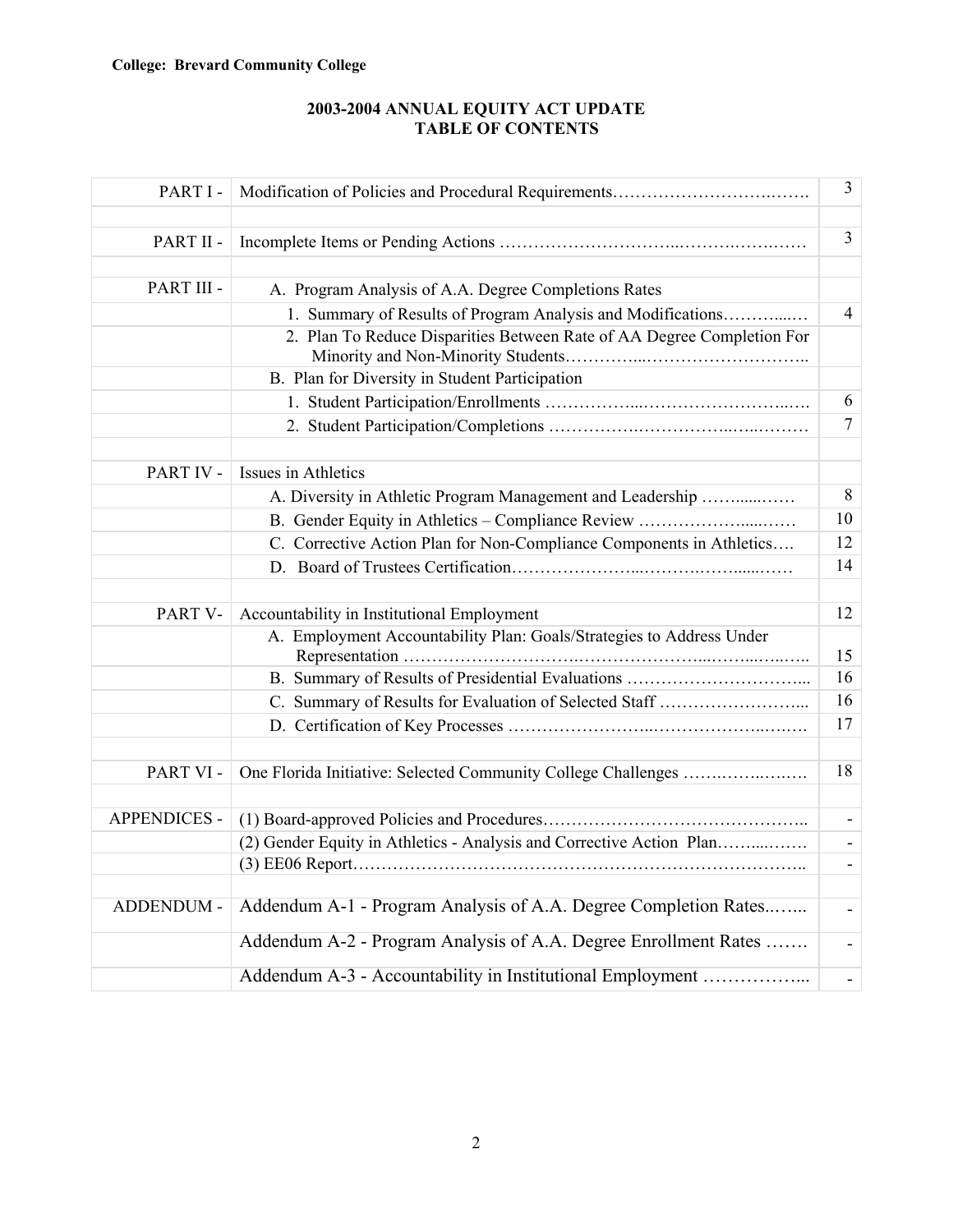# **PART I**

# **MODIFICATION OF POLICIES AND PROCEDURAL REQUIREMENTS**

Note below all changes made in procedural requirements. If the district/institution has made no changes in procedural requirements since the last submission to the Office of Equity and Access (OEA), do not resubmit copies of policies or descriptions of procedures. If changes were made in policies/procedures, insert a copy of the policy(ies) in Appendix 1. If items were identified for modification in the 2003-04 Monitoring Work Plan (MWP), submit the necessary modifications at the time specified by the MWP. If all procedural requirements meet state and federal standards and the college has made no changes, insert in the space below: "No Changes Made."

• *No Changes Made*.

#### **PART II INCOMPLETE ITEMS OR PENDING ACTION**

Indicate below items that were incomplete at the time that the 2002-03 Annual Equity Update was submitted. In addition, list items identified for action by the college in the DOE 2002-03 Monitoring Work Plan. If a required response is included as a part of the 2003-04 Update, list the item below and indicate the page/appendix on/in which the response can be found. If actions remain incomplete when the 2003-04 Update is submitted, describe below actions taken by the institution to date and list projected time lines for completion.

• *No incomplete items or pending action.*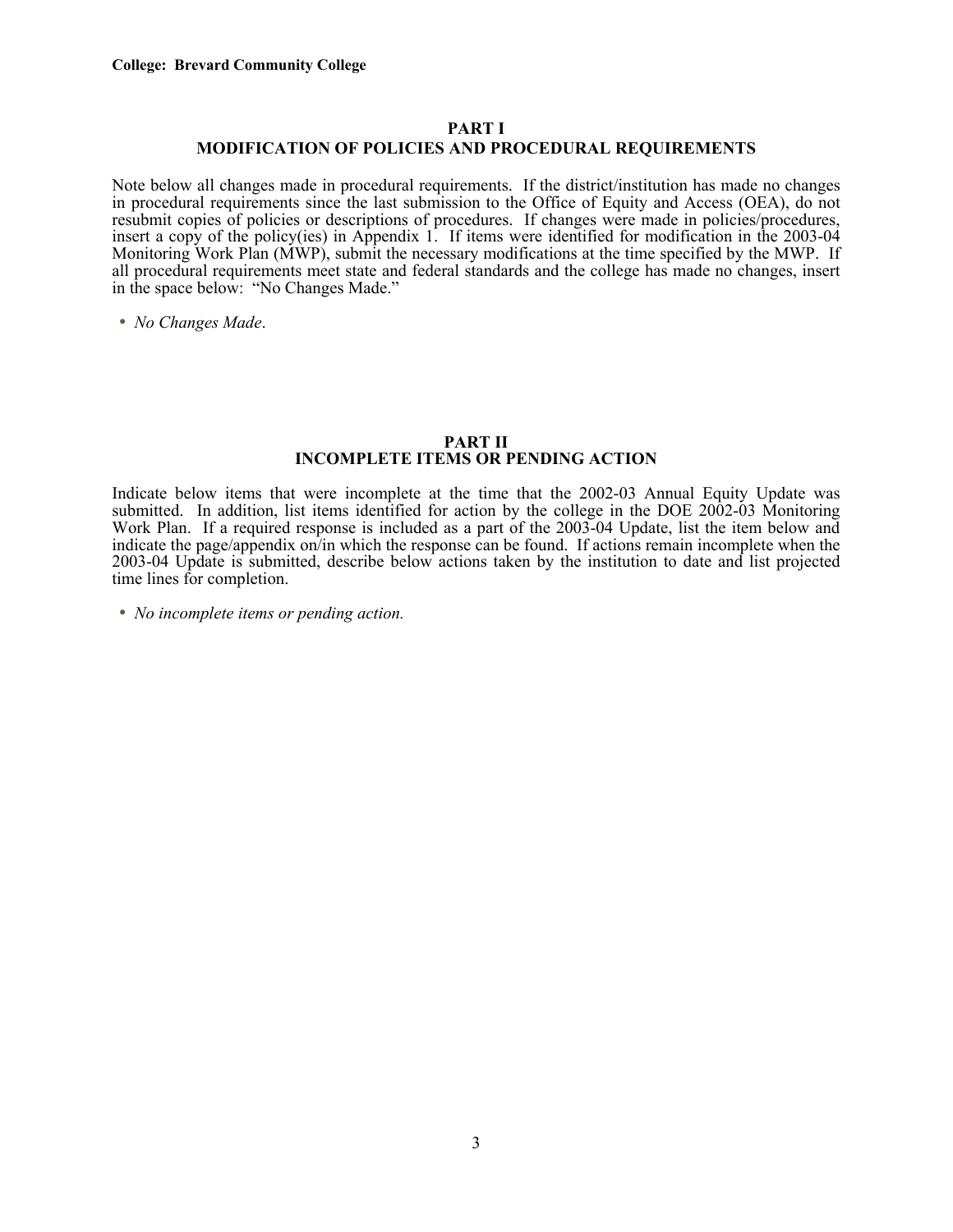# **PART III STUDENT PARTICIPATION**

# **A. PROGRAM ANALYSIS OF A.A. DEGREE COMPLETION RATES**

#### **1. Summary of Results of Program Analysis and Modifications**

The Department of Education has analyzed data related to A.A. Degree completion rates among minority and non-minority students. Accordingly, the K-20 Office of Equity and Access is requesting community colleges to develop potentially high-impact strategies and success measures where a critical disparity exists between the completion rates of the selected comparison groups. The appropriate data will be provided by the K-20 Office of Equity and Access.

| <b>Target Programs</b>                                                                                                             | A.A. Degree - Performance Gaps                                                                                                                                                                                                                                                                                                                                                                                                                                                                                                         |  |  |  |  |  |  |
|------------------------------------------------------------------------------------------------------------------------------------|----------------------------------------------------------------------------------------------------------------------------------------------------------------------------------------------------------------------------------------------------------------------------------------------------------------------------------------------------------------------------------------------------------------------------------------------------------------------------------------------------------------------------------------|--|--|--|--|--|--|
| <b>Target Students</b>                                                                                                             | AA Credit Degree-seeking Black and Hispanic Students                                                                                                                                                                                                                                                                                                                                                                                                                                                                                   |  |  |  |  |  |  |
| <b>Contact Person:</b><br>Phone Number:<br>Fax Number:<br>Email:                                                                   | Frank Billings<br>321-433-7157<br>321-433-7156<br>billingsf@brevardcc.edu                                                                                                                                                                                                                                                                                                                                                                                                                                                              |  |  |  |  |  |  |
| Description of 03-04<br>Methods and Strategies<br>Intended to Address<br>Racial/Ethnic Minority<br><b>Student Completion Rates</b> | • Continuation of requirement of Early Alert Program.<br>• Continuation of Wendi Program.<br>• Provision for mentors/tutors and monitor individual student success.<br>• Requirement for students to meet with an advisor before<br>withdrawing.<br>• Encouragement of students to visit advisors through specific<br>mailings.<br>• Referrals to Learning Labs<br>• Coordination with High School teachers regarding strategies, goals,<br>and objectives.<br>• Supplemental methods and strategies, please<br>refer to Addendum A-1. |  |  |  |  |  |  |
| Documented Evidence of<br>Progress per the DOE<br>Analysis                                                                         | White/Black<br>Gap 2002: -19.9 / Gap 2003: -6.2<br>White/Hispanic<br>Gap 2002: $0.0$ / Gap 2003: -8.4                                                                                                                                                                                                                                                                                                                                                                                                                                  |  |  |  |  |  |  |
| Modifications or Changes to<br>Methods and Strategies                                                                              | Check $(\sqrt{})$ One of the Following:<br>- No changes required (No negative performance gaps remaining)<br>$\sqrt{ }$ See page five (5) for one to two-year plan to continue efforts to close<br>negative performance gaps.                                                                                                                                                                                                                                                                                                          |  |  |  |  |  |  |
| Comments                                                                                                                           | Refer to Addendum A-1                                                                                                                                                                                                                                                                                                                                                                                                                                                                                                                  |  |  |  |  |  |  |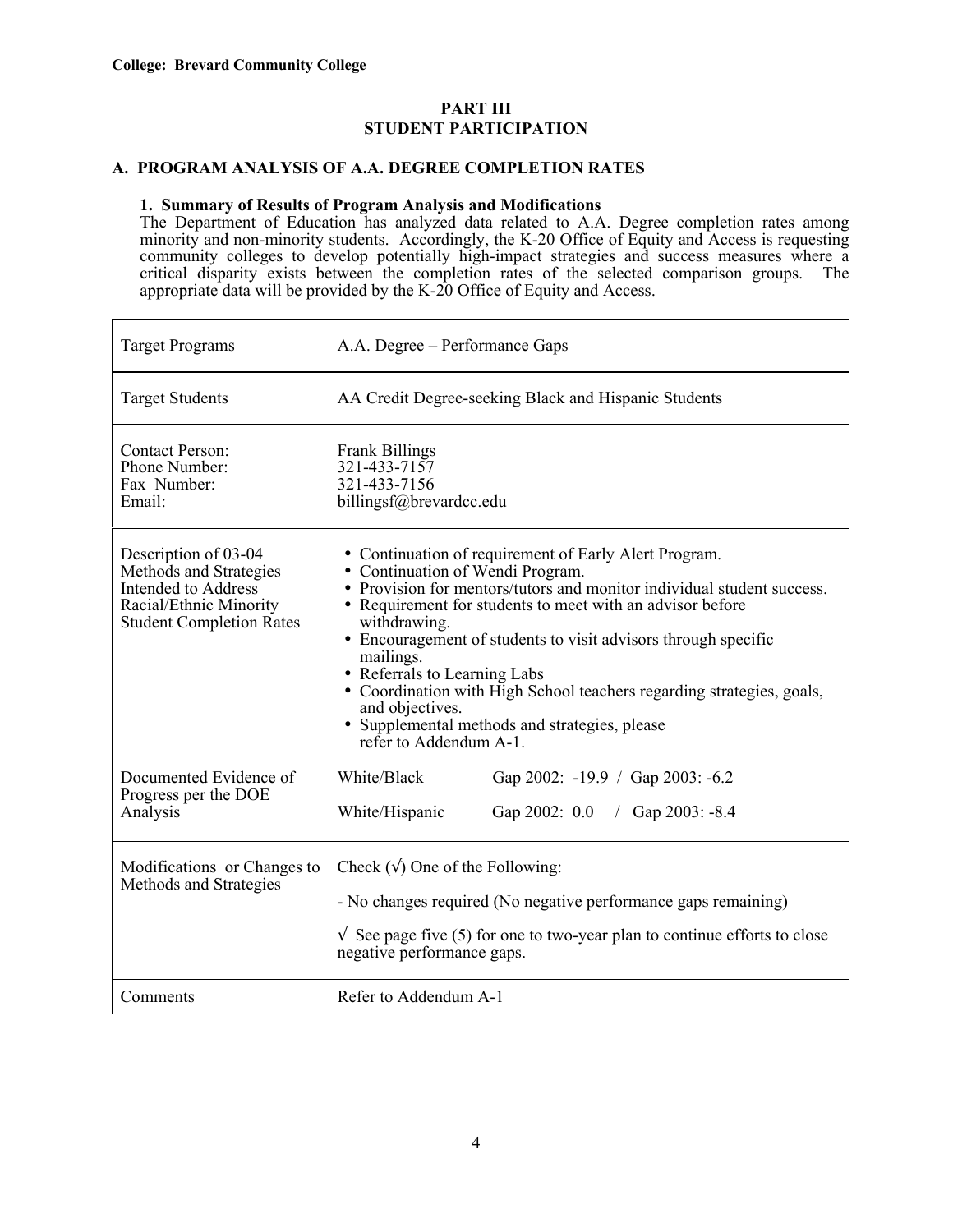$\mathbf{r}$ 

# **PART III STUDENT PARTICIPATION**

# **A. PROGRAM ANALYSIS OF A.A. DEGREE COMPLETION RATES**

# **2. Plan to Reduce Disparities between Rate of A.A. Degree Completion for Minority and Non-Minority Students**

In column (1), indicate both the targeted comparison groups (White/Black and/or White/Hispanic) and the disparity between the completion rates of the two groups. In column (2), describe the methods and strategies by which the college will reduce each disparity referenced in column (1). In column (3), indicate the intended quantitative measure of achievement and the designated college contact. Indicate in column (4) the specific time lines (month and year), up to three years, by which the gap will be closed. Where strategies, achievement measures or time lines are not applicable, enter "Not Applicable" or "NA."

| 1. Comparison Groups,<br>Completion Rates and<br>Performance Gap | 2. Methods and Strategies To<br>Reduce Gaps Between Selected<br>Groups Completing the A.A.<br>Degree                                                                                                                                                                                                                                                                     | 3. Achievement Measure<br>and Responsible Individual<br>and Telephone Number                                                             | 4. Time<br>Lines<br>$(1-3$ Years) |
|------------------------------------------------------------------|--------------------------------------------------------------------------------------------------------------------------------------------------------------------------------------------------------------------------------------------------------------------------------------------------------------------------------------------------------------------------|------------------------------------------------------------------------------------------------------------------------------------------|-----------------------------------|
| 41.1%<br>Whites:<br>34.9%<br>Blacks:<br>$-6.2%$<br>Gap:          | • Continuation of SSS.<br>• Continuation of STEP.<br>• Continuation of TRIO.<br>Continuation of Early Alert.<br>• Establishment of "at risk"<br>advisors on each campus.<br>• Conduction of follow up<br>activities for non-returning<br>students from African-<br>American populations.<br>For supplemental methods<br>and strategies, please refer to<br>Addendum A-1. | Closure of gap by<br>percentage points:<br>• 2.0%<br><b>Frank Billings</b><br>321-433-7157<br>321-433-7156<br>billingsf@brevardcc.edu    | 09/2005                           |
| Whites:<br>41.1%<br>Hispanic: 32.6%<br>$-8.4%$<br>Gap:           | • Continuation of STEP.<br>• Continuation of TRIO.<br>• Continuation of Early Alert.<br>• Establishment of "at risk"<br>advisors on each campus.<br>• Conduction of follow up<br>activities for non-returning<br>students from Hispanic<br>populations.<br>For supplemental methods<br>and strategies, please refer to<br>Addendum A -1                                  | Closure of gap by<br>percentage points:<br>• $4.0\%$<br><b>Frank Billings</b><br>321-433-7157<br>321-433-7156<br>billingsf@brevardcc.edu | 09/2005                           |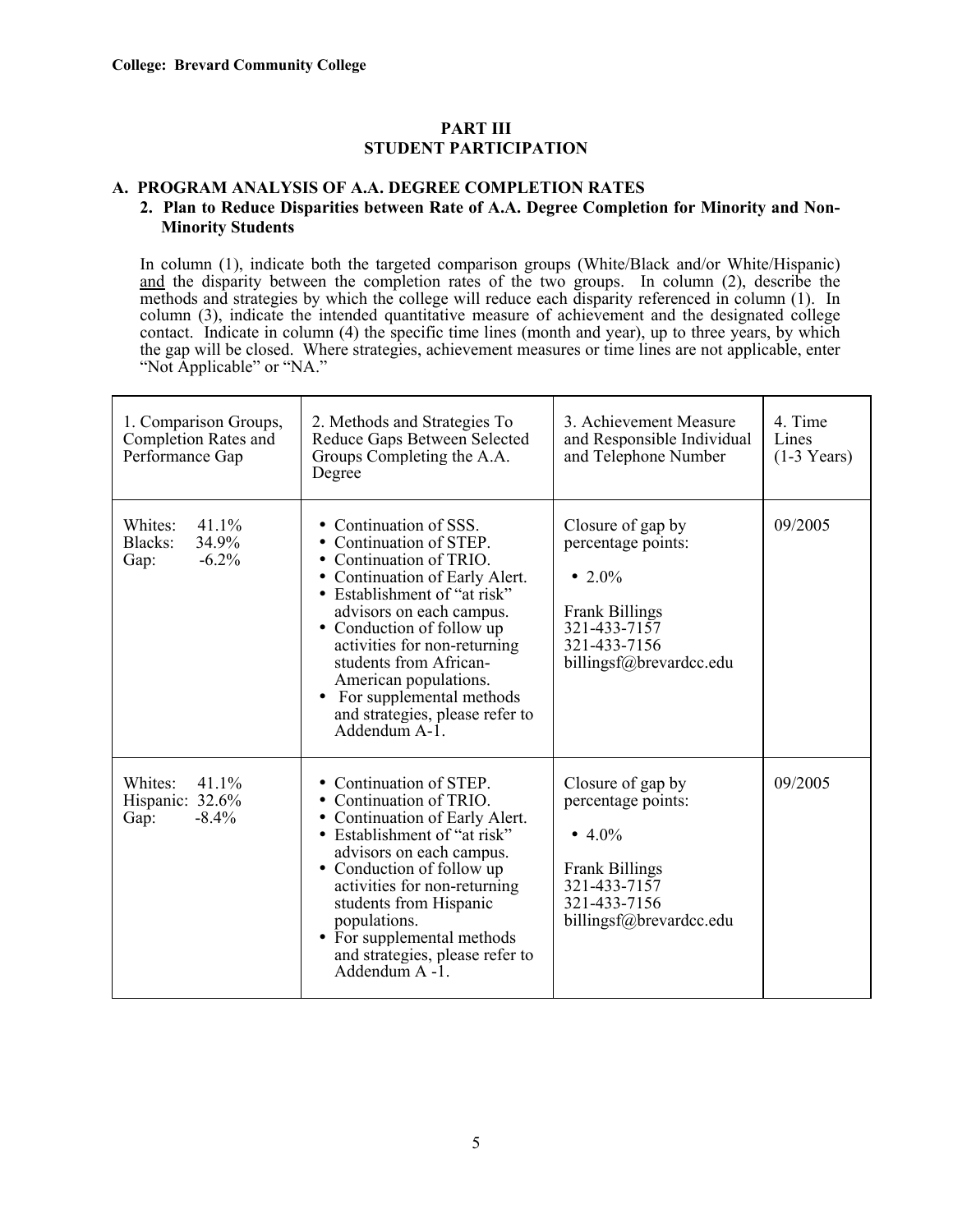# **PART III STUDENT PARTICIPATION**

# **B. PLAN FOR DIVERSITY IN STUDENT PARTICIPATION**

 **1. Student Participation – Enrollments** 

(College Credit and Certificate Programs)

| <b>GROUP</b>                      |                     | <b>Census</b><br><b>District</b><br>$\star$ | Goal<br>F/03 | <b>Actual</b><br>F/03 | Met<br>Goal<br>(Y/N) | Goal<br>F/04 | <b>Strategies to Achieve</b><br><b>Goals for Enrollment</b><br><b>Among</b><br>Underrepresented<br><b>Groups</b> |
|-----------------------------------|---------------------|---------------------------------------------|--------------|-----------------------|----------------------|--------------|------------------------------------------------------------------------------------------------------------------|
| <b>FTIC</b>                       | a. Overall<br>Total |                                             | 1,821        | 1,910                 | Y                    | 2002         |                                                                                                                  |
| Females                           | b. Total            |                                             | 929          | 907                   | N                    | 1,021        |                                                                                                                  |
|                                   | $c. \%$             | 50.7                                        | 51.00        | 47.49                 | N                    | 51.0         | Refer to Addendum A-2                                                                                            |
| <b>Blacks</b>                     | b. Total            |                                             | 171          | 195                   | Y                    | 223          |                                                                                                                  |
|                                   | $c. \%$             | 8.0                                         | 9.40         | 10.21                 | Y                    | 11.1         | Refer to Addendum A-2                                                                                            |
| Hispanics                         | b. Total            |                                             | 124          | 130                   | Y                    | 144          |                                                                                                                  |
|                                   | $c. \%$             | 4.5                                         | 6.80         | 6.81                  | Y                    | 7.2          | Refer to Addendum A-2                                                                                            |
| Other                             | b. Total            |                                             | 86           | 55                    | N                    | 58           |                                                                                                                  |
| <b>Minorities</b>                 | $c. \%$             | 4.7                                         | 4.70         | 2.88                  | N                    | 4.7          | Refer to Addendum A-2                                                                                            |
| <b>Overall</b><br><b>Enrolled</b> | a. Overall<br>Total |                                             | 14,300       | 14,651                | Y                    | 15,234       |                                                                                                                  |
| Females                           | b. Total            |                                             | 8,580        | 8,702                 | Y                    | 9,163        |                                                                                                                  |
|                                   | $c. \%$             | 50.7                                        | 60.00        | 59.40                 | N                    | 60.1         | Refer to Addendum A-2                                                                                            |
| <b>Blacks</b>                     | b. Total            |                                             | 1144         | 1196                  | Y                    | 1,257        |                                                                                                                  |
|                                   | $c. \%$             | 8.0                                         | 8.00         | 8.16                  | Y                    | 8.3          | Refer to Addendum A-2                                                                                            |
| Hispanics                         | b. Total            |                                             | 822          | 852                   | Y                    | 918          |                                                                                                                  |
|                                   | $c. \%$             | 4.5                                         | 5.75         | 5.82                  | Y                    | 6.0          | Refer to Addendum A-2                                                                                            |
| Other                             | b. Total            |                                             | 672          | 479                   | N                    | 550          |                                                                                                                  |
| Minorities                        | $c. \%$             | 4.7                                         | 4.70         | 3.27                  | N                    | 3.6%         | Refer to Addendum A-2                                                                                            |

\* Use Census data provided by the K-20 Office of Equity and Access. Use enrollment data Certified and submitted to the Division of Community Colleges for Fall 2003.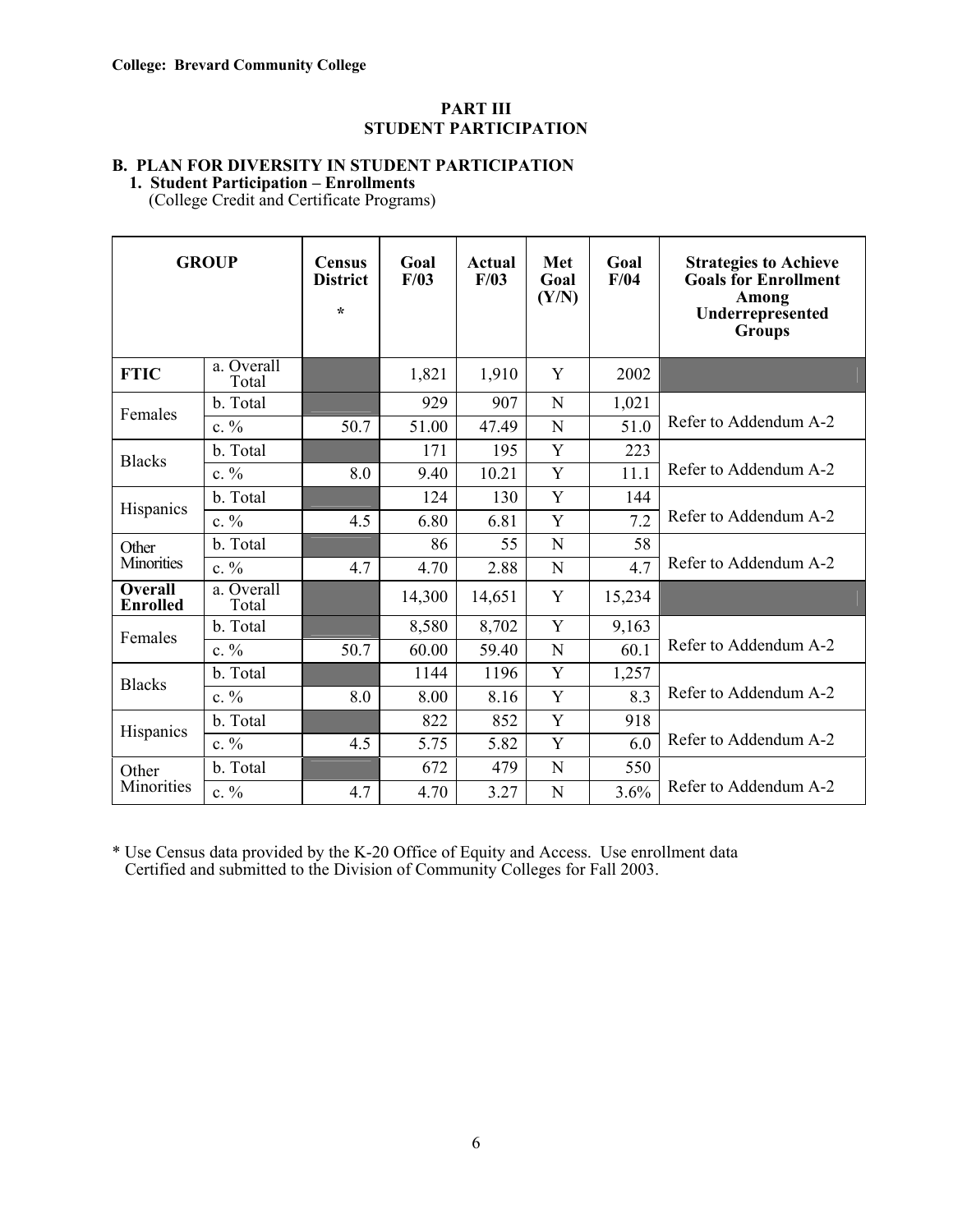# **PART III STUDENT PARTICIPATION**

### **B. PLAN FOR DIVERSITY IN STUDENT PARTICIPATION 2. Student Participation – Completions**

(College Credit and Certificate Programs)

| <b>GROUP</b>                    |                     | <b>Census</b><br><b>District</b><br>$\star$ | Goal<br>F/03 | Actual<br>F/03 | Met<br>Goal<br>(Y/N) | Goal<br>F/04      | <b>Strategies to Ensure</b><br><b>Increased Completion</b><br>Underrepresented<br><b>Groups</b> |
|---------------------------------|---------------------|---------------------------------------------|--------------|----------------|----------------------|-------------------|-------------------------------------------------------------------------------------------------|
| <b>AA Degrees</b><br>(Annual)   | a. Overall<br>Total |                                             | 1,295        | 1,407          | Y                    | 1494              |                                                                                                 |
| Females                         | b. Total            |                                             | 816          | 855            | Y                    | 926               | Refer to Addendum A-1                                                                           |
|                                 | $c. \%$             | 50.7                                        | 63.00        | 60.77          | N                    | 62.0              |                                                                                                 |
| <b>Blacks</b>                   | b. Total            |                                             | 104          | 92             | N                    | 120               | Refer to Addendum A-1                                                                           |
|                                 | $c. \%$             | 8.0                                         | 8.00         | 6.54           | $\overline{N}$       | 8.0               |                                                                                                 |
| Hispanics                       | b. Total            |                                             | 62           | 69             | Y                    | 90                | Refer to Addendum A-1                                                                           |
|                                 | c. $\frac{0}{0}$    | 4.5                                         | 4.75         | 4.90           | Y                    | 6.0               |                                                                                                 |
| Other                           | b. Total            |                                             | 65           | 45             | $\overline{N}$       | 70                | Refer to Addendum A-1                                                                           |
| Minorities                      | $c. \frac{0}{0}$    | 4.7                                         | 5.00         | 3.20           | N                    | 4.7               |                                                                                                 |
| <b>AS Degrees</b><br>(Annual)   | a. Overall<br>Total |                                             | 339          | 348            | Y                    | 360               |                                                                                                 |
|                                 | b. Total            |                                             | 215          | 233            | Y                    | 242               | Refer to Addendum A-1                                                                           |
| Females                         | $c. \%$             | 50.7                                        | 63.50        | 66.95          | Y                    | 67.2              |                                                                                                 |
| <b>Blacks</b>                   | b. Total            |                                             | 27           | 23             | $\mathbf N$          | 29                | Refer to Addendum A-1                                                                           |
|                                 | $c. \%$             | 8.0                                         | 8.00         | 6.61           | $\overline{N}$       | 8.1               |                                                                                                 |
| Hispanics                       | b. Total            |                                             | 15           | 12             | N                    | 18                | Refer to Addendum A-1                                                                           |
|                                 | c. $\frac{0}{0}$    | 4.5                                         | 4.50         | 3.45           | N                    | 5.0               |                                                                                                 |
| Other                           | b. Total            |                                             | 16           | 16             | Y                    | 19                | Refer to Addendum A-1                                                                           |
| Minorities                      | $c. \frac{0}{0}$    | 4.7                                         | 4.70         | 4.60           | N                    | 5.3               |                                                                                                 |
| <b>Certificates</b><br>(Annual) | a. Overall<br>Total |                                             | 610          | 764            | Y                    | 959               |                                                                                                 |
| Females                         | b. Total            |                                             | 348          | 398            | Y                    | 492               | Refer to Addendum A-1                                                                           |
|                                 | $c. \%$             | 50.7                                        | 57.00        | 52.09          | $\overline{N}$       | $\overline{51.3}$ |                                                                                                 |
|                                 | b. Total            |                                             | 56           | 51             | N                    | 77                | Refer to Addendum A-1                                                                           |
| <b>Blacks</b>                   | c. $\frac{0}{0}$    | 8.0                                         | 9.25         | 6.68           | N                    | 8.0               |                                                                                                 |
| Hispanics                       | b. Total            |                                             | 34           | 47             | Y                    | 65                | Refer to Addendum A-1                                                                           |
|                                 | $c. \%$             | 4.5                                         | 5.50         | 6.15           | Y                    | 6.8               |                                                                                                 |
| Other                           | b. Total            |                                             | 29           | 21             | N                    | 45                | Refer to Addendum A-1                                                                           |
| Minorities                      | $c. \%$             | 4.7                                         | 4.70         | 2.75           | $\mathbf N$          | 4.7               |                                                                                                 |

\*Use 2000 Census data provided by the K-20 Office of Equity and Access. Use enrollment data certified and submitted to the Division of Community Colleges for fall 2003.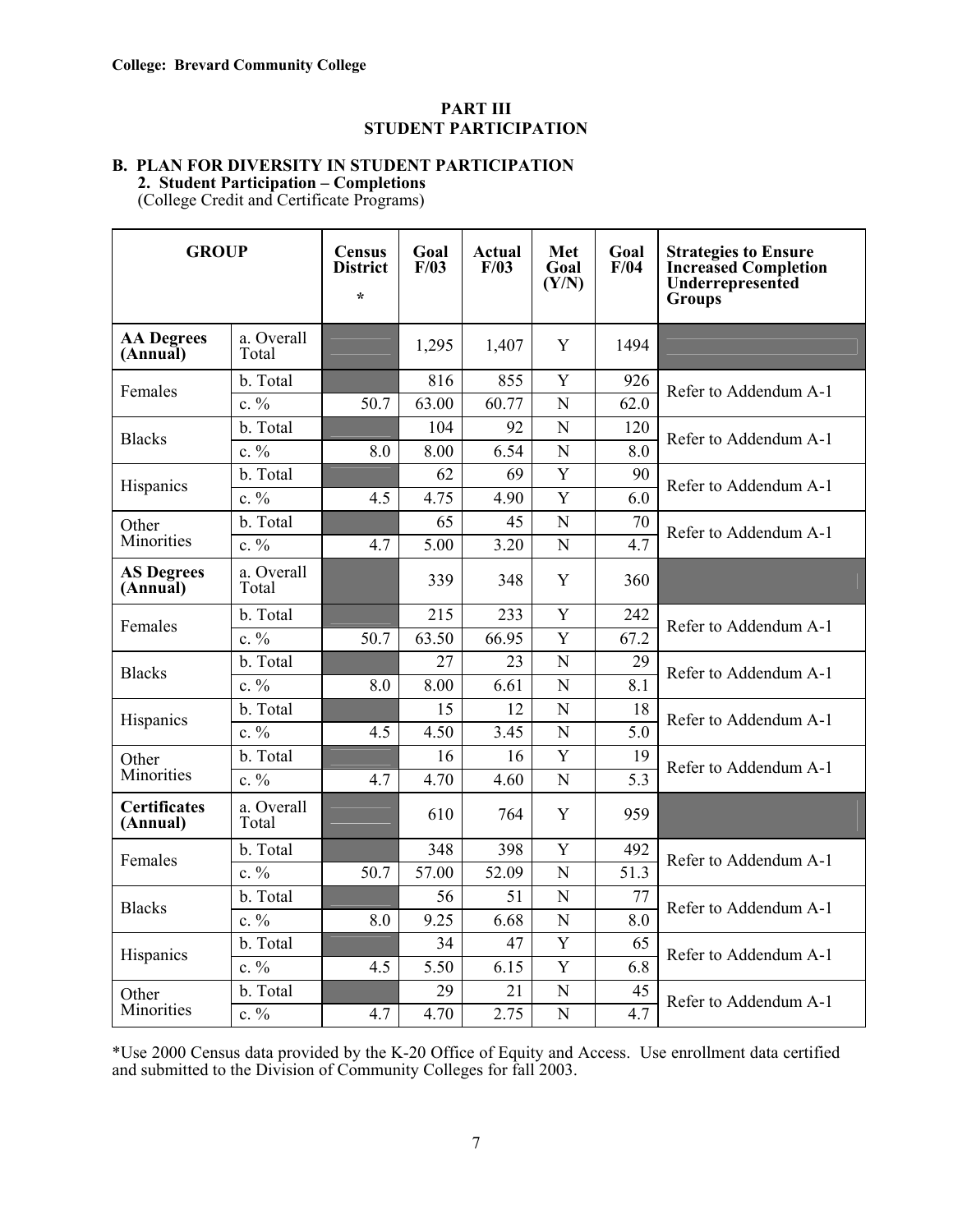# **A. Diversity in Athletic Program Administration and Leadership**

1. This section is designed to compile information and data related to diversity among individuals currently employed as **full-time** athletic directors and coaches. Please provide below the breakout of current employees in these job categories by race/ethnicity and gender.

| Target<br>Employees                  | Total #<br><b>Full-Time</b><br><b>Employees</b> | #<br>White | #<br><b>Black</b> | #<br>Hispanic | #<br><b>Asian</b> | #<br>Other | #<br>Male | #<br>Female |
|--------------------------------------|-------------------------------------------------|------------|-------------------|---------------|-------------------|------------|-----------|-------------|
| Athletic<br>Directors:               | $\boldsymbol{0}$                                |            |                   |               |                   |            |           |             |
| Coaches:<br>Women's<br><b>Sports</b> | $\boldsymbol{0}$                                |            |                   |               |                   |            |           |             |
| Men's<br><b>Sports</b>               | $\boldsymbol{0}$                                |            |                   |               |                   |            |           |             |
| Total                                | $\boldsymbol{0}$                                |            |                   |               |                   |            |           |             |
| Percent                              | $\boldsymbol{0}$                                |            |                   |               |                   |            |           |             |

2. This section is designed to compile information and data related to diversity among individuals currently employed as **part-time** athletic directors and coaches. Please provide below the breakout of current employees in these job categories by race/ethnicity and gender.

| <b>Target</b><br><b>Employees</b>    | Total #<br>Part-Time<br><b>Employees</b> | #<br>White | #<br><b>Black</b> | #<br>Hispanic | $\#$<br><b>Asian</b> | #<br>Other | $\#$<br>Male | $\#$<br>Female |
|--------------------------------------|------------------------------------------|------------|-------------------|---------------|----------------------|------------|--------------|----------------|
| Athletic<br>Directors:               | ı                                        |            |                   |               |                      |            |              |                |
| Coaches:<br>Women's<br><b>Sports</b> | $\overline{2}$                           |            |                   |               |                      |            |              | 2              |
| Men's<br><b>Sports</b>               | 3                                        | 3          |                   |               |                      |            | 3            |                |
| Total                                | 6                                        | 5          |                   |               |                      |            | 4            | 2              |
| Percent                              | 100                                      | 83.33      | 16.67             |               |                      |            | 66.67        | 33.33          |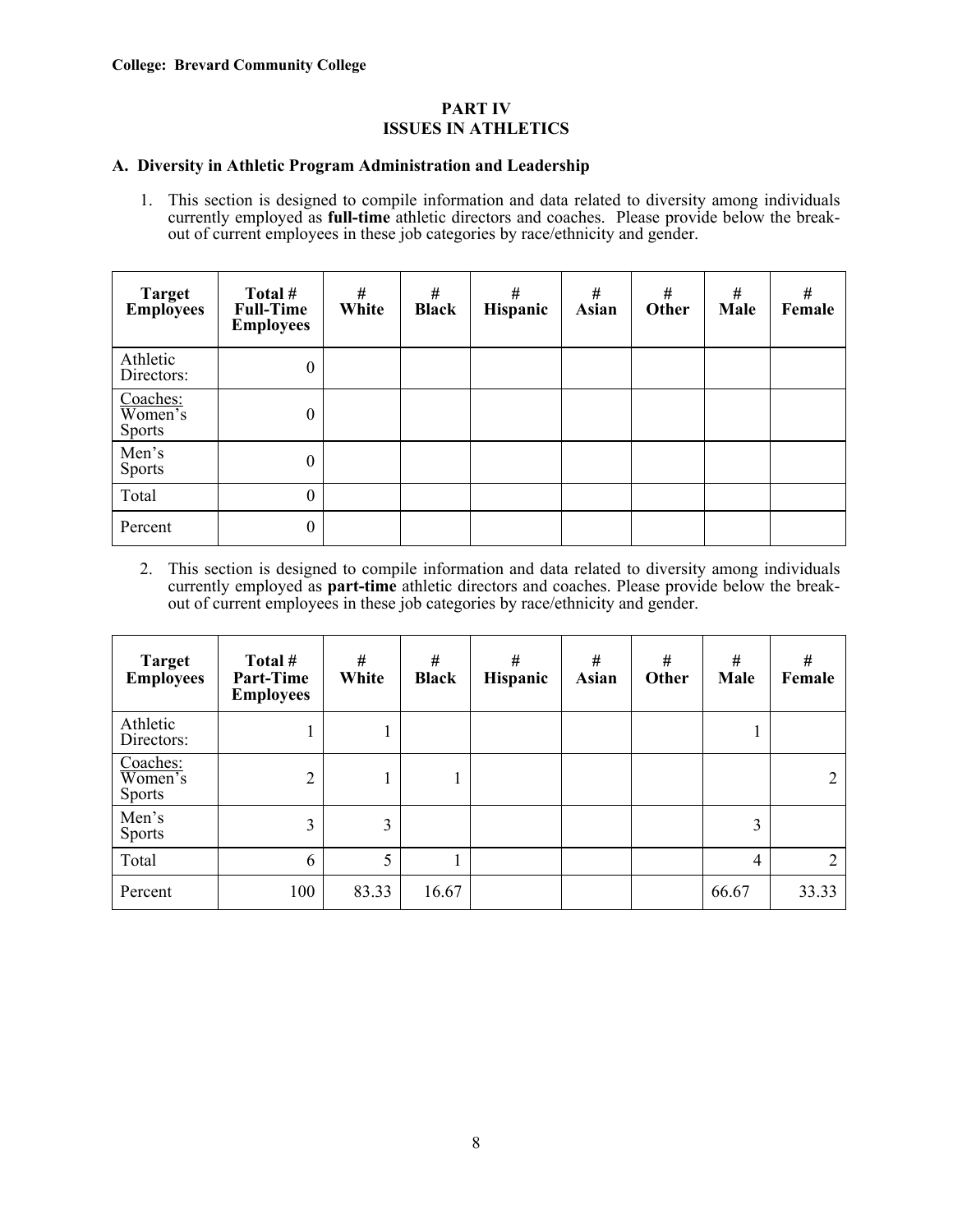# **A. Diversity in Athletic Program Administration and Leadership (Continued)**

- 3. Employment Strategies
	- a. Describe below strategies to develop and prepare women and racial minorities for promotional opportunities leading to employment as athletic directors and coaches.

Coaches are encouraged to attend all local, state and national conferences as well as clinics. Coaching/staff sign and review the following materials: Athletic management magazine, and Scholastic Coaching. All coaches receive a copy of the AD Juco Review. These materials are available through the Athletic office. All related information is forwarded to coaches and staff. Staff and coaches meet with the athletic director to discuss responsibilities and duties of their positions and are encouraged to ask questions about possible future positions.

b. Describe the search process for hiring **full-time coaches**.

At this time we do not have any full time sport coaches or full time athletic director position. It is all done on part time or stipend and we do not foresee this changing in the near future.

c. Where search committees are utilized in the selection and hiring of **full-time coaches**, what steps are taken to ensure diversity on the search/selection committee(s)?

At this time we do not have any full time sport coaches or full time athletic director position. It is all done on part time or stipend and we do not foresee this changing in the near future.

d. To what extent are part-time coaches pursued as applicants for positions as full-time athletic directors and coaches?

At this time we do not have any full time sport coaches or full time athletic director position. It is all done on part time or stipend and we do not foresee this changing in the near future.

e. Specify media, including publications, agencies, organizations and networks, utilized to identify qualified applicants as coaches and athletic directors:

 Even though we have no full-time positions currently, available full-time positions are announced through our national and state office NJCAA and FCCAA.

f. Describe modifications the institution will make to ensure greater diversity among individuals hired as athletic directors and full-time coaches.

We stay within the BCC guidelines to insure greater diversity among the individuals hired in the coaching positions. This includes:

- Send job announcements to local churches, libraries, civic organizations, HBCUs and women's colleges.
- Compile a database of traditionally ethnic fraternities and sororities to add to the job announcement mailing list.
- Focus efforts on hiring qualified minority faculty/staff members.
- Continue participation in outreach through local branches of the NAACP.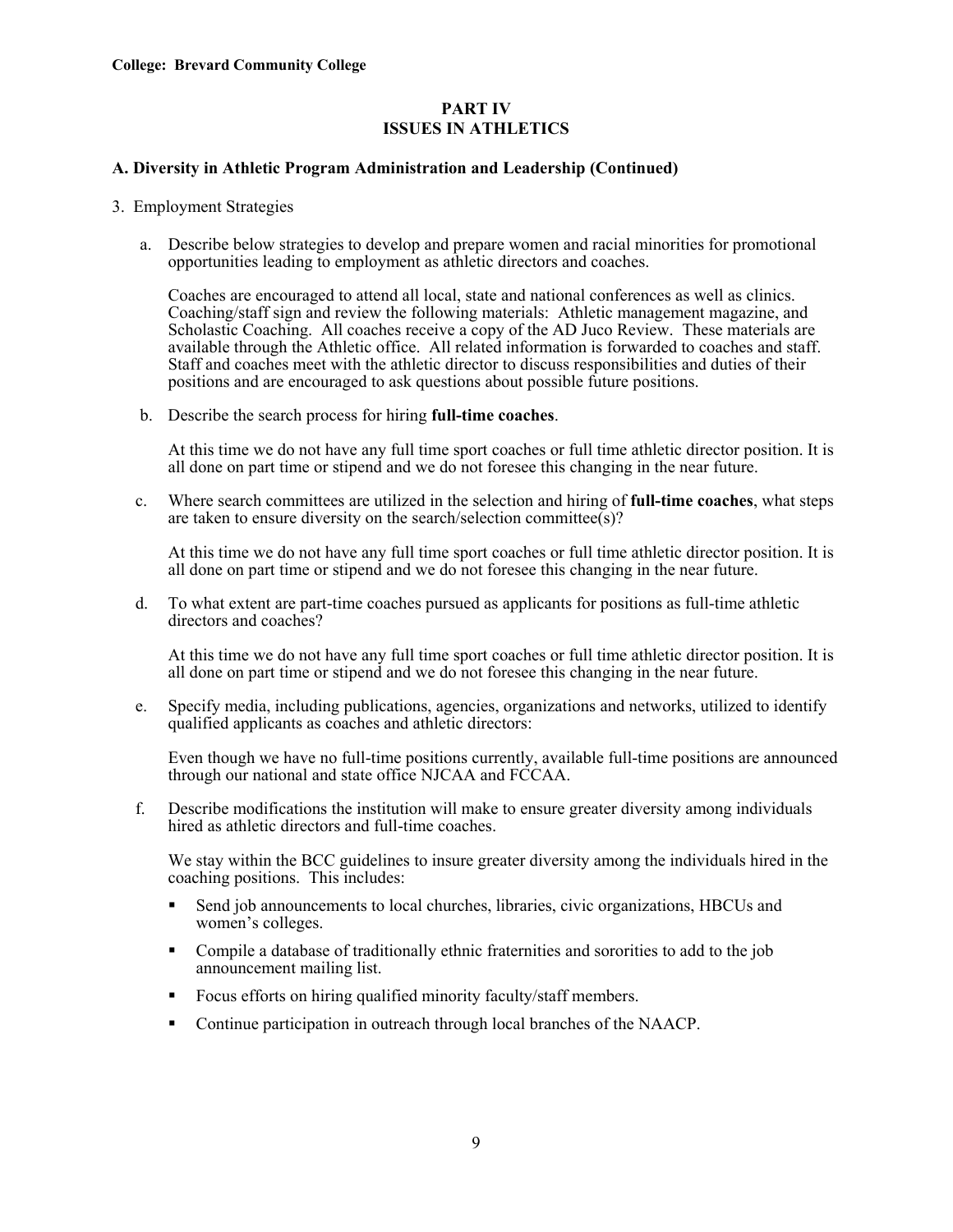# **B. Gender Equity in Athletics – Compliance Review**

1. Sports and levels of competition effectively accommodate the interests and abilities of members of both sexes. *[Section 1000.05(3)(d)(1), F.S.; Rule 6A-19.004(2), FAC; Title IX: 106.41(c)(1)]*

|    | IN COMPLIANCE<br>NOT IN COMPLIANCE<br>$\mathbf X$                                                                                                                                                     |
|----|-------------------------------------------------------------------------------------------------------------------------------------------------------------------------------------------------------|
| 2. | Equipment and supplies are provided equitably to female and male teams.<br>[Section 1000.05(3) (d) (2), F.S.; Rule 6A-19.004(4), FAC; Title IX: 106.41(c) (2)]                                        |
|    | IN COMPLIANCE<br>NOT IN COMPLIANCE<br>X                                                                                                                                                               |
| 3. | Scheduling of games and practice times provide for equal opportunities.<br>[Section 1000.05(3) (d) (3), F.S.; Rule 6A-19.004(5), FAC; Title IX: 106.41(c) (3)]                                        |
|    | IN COMPLIANCE<br>NOT IN COMPLIANCE<br>$\mathbf X$                                                                                                                                                     |
| 4. | Travel and Per Diem allowances are provided for athletes in an equitable manner.<br>[Section 1000.05(3) (d) (4); Rule 6A-19.004(6), FAC; Title IX: 106(c) (4)]                                        |
|    | NOT IN COMPLIANCE<br>IN COMPLIANCE<br>X                                                                                                                                                               |
| 5. | Opportunities to receive coaching are provided in an equitable manner.<br>[Section 1000.05(3) (d) (5), F.S.; Rule 6A-19.004(7), FAC; Title IX: 106.41(c) (5)]                                         |
|    | NOT IN COMPLIANCE<br>IN COMPLIANCE<br>$\mathbf X$                                                                                                                                                     |
| 6. | Locker rooms, practice facilities and competitive facilities are of comparable quality for male and<br>female teams. [Section 1000.05(3)(d)(7), F.S.; Rule 6A-19.004(8), FAC; Title IX: 106.41(c)(7)] |
|    | IN COMPLIANCE<br>NOT IN COMPLIANCE<br>$\mathbf X$                                                                                                                                                     |
| 7. | Medical and training facilities and services, including insurance, are provided in an equitable<br>manner. [Section 1000.05(3)(d)(8), F.S.; Rule 6A-19.004(9), FAC; Title IX: 106.41(c)(8)]           |
|    | IN COMPLIANCE<br>NOT IN COMPLIANCE<br>X                                                                                                                                                               |
| 8. | Publicity and promotion of male and female teams supports equal opportunity.<br>[Section 1000.05(3) (d) (10), F.S.; Rule 6A-19.004(10), FAC; Title IX: 106.41(c) (10)]                                |
|    | IN COMPLIANCE<br>NOT IN COMPLIANCE<br>Х                                                                                                                                                               |
| 9. | Support services are equitable for male and female teams.<br>[Rule 6A-19.004(11), FAC; Title IX: $106.41(a)$ ]                                                                                        |
|    | IN COMPLIANCE<br>NOT IN COMPLIANCE<br>X                                                                                                                                                               |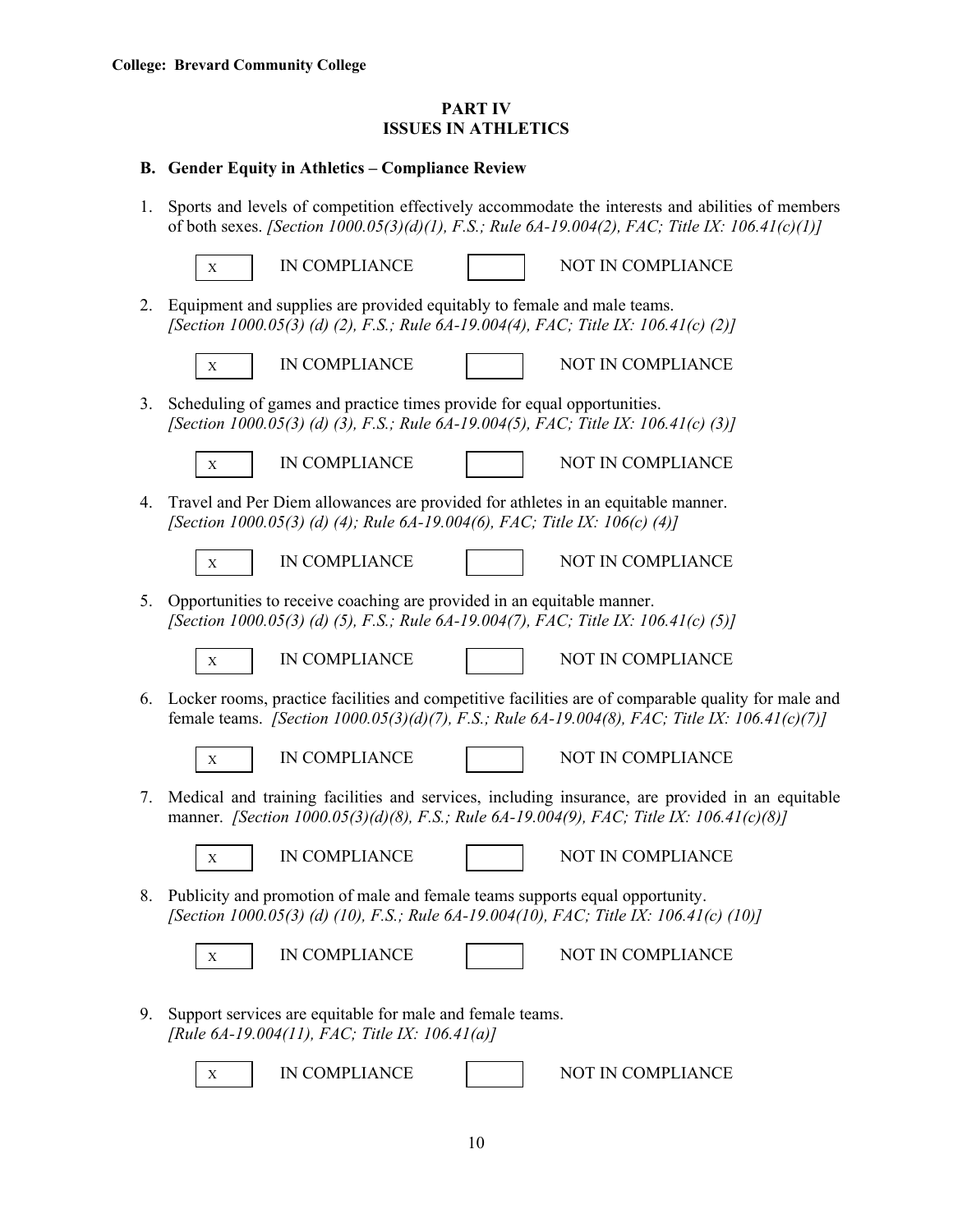10. Provision of housing, dining facilities and services provide equal opportunity. *[Section 1000.05(3) (d) (9), F.S.; Rule 6A-19.004(12), FAC; Title IX: 106.41(c) (9)]* 



We hereby verify that the institution is in compliance with the identified components of our athletics program, as required by Title IX and the Florida Educational Equity Act.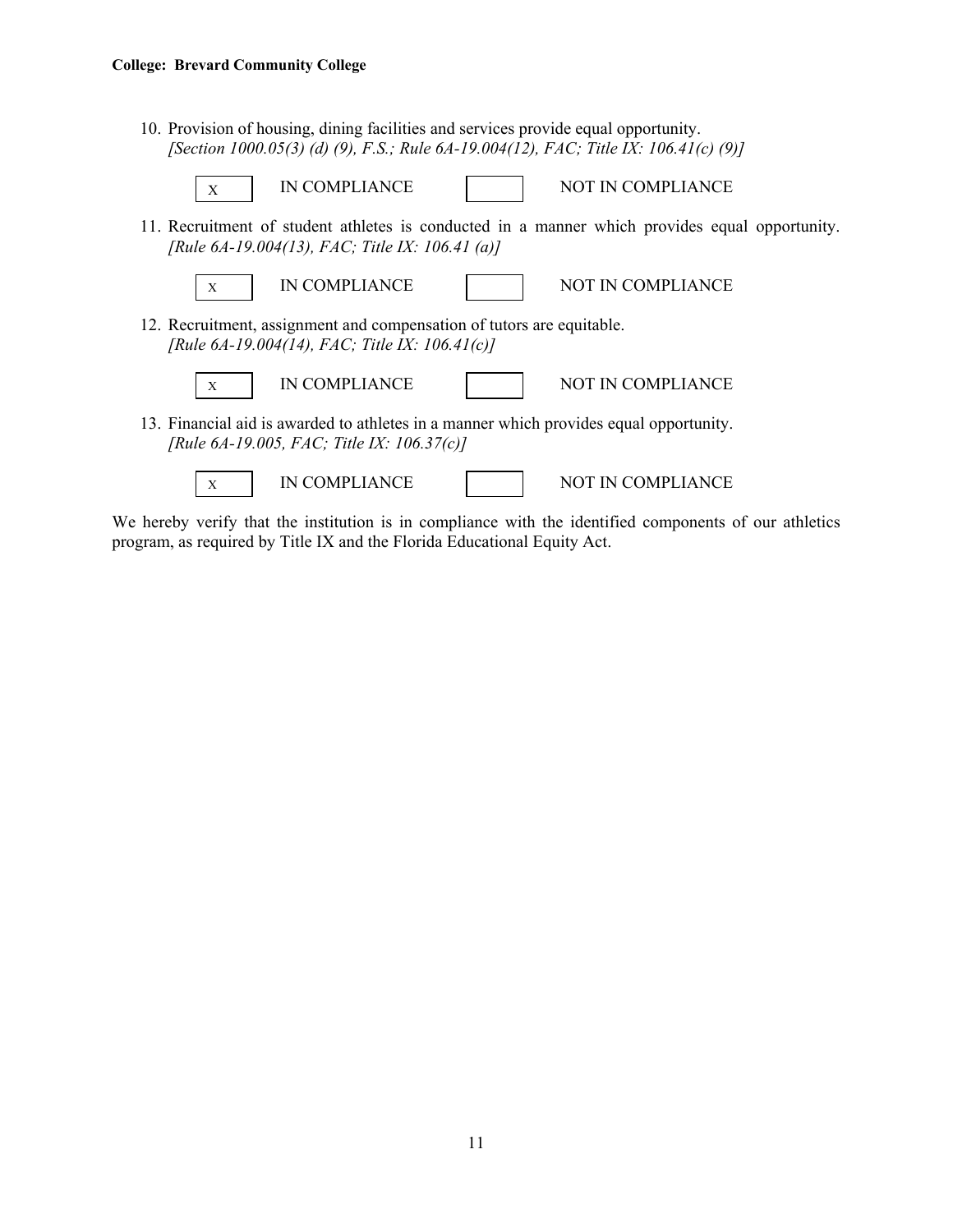# **C. Corrective Action Plan for Non-Compliance Components in Athletics**

(Complete Appendix 2 to show data for male and female participation rates and full-time enrollment. In addition, the plan to increase participation among women must be reported in Appendix 2.)

| 1. Gender Equity in<br><b>Athletics Component</b>              | 2. Planned Actions To<br><b>Address Deficiencies</b><br>Found in Athletics                                                                                                                                     | 3. Responsible<br>Person(s) and Contact<br>Information                                    | 4. Time Lines                                            |
|----------------------------------------------------------------|----------------------------------------------------------------------------------------------------------------------------------------------------------------------------------------------------------------|-------------------------------------------------------------------------------------------|----------------------------------------------------------|
| Opportunities for female<br>athletes through<br>notifications  | Announcement of all<br>opportunities for<br>female sports at<br><b>Brevard Community</b><br>College are included<br>in student I-mail and<br>the athletic web page.                                            | <b>Athletic Director</b><br>Ernie Rosseau<br>433-5601                                     | Web page<br>already in<br>operation.<br>I-mail immediate |
|                                                                | Announcement of all<br>tryouts and game<br>schedules for female<br>sports are placed on<br>the Marquee on all<br>campuses.                                                                                     | Are already up<br><b>Athletic Director</b><br>and operating.<br>Ernie Rosseau<br>433-5601 |                                                          |
|                                                                | • Flyers are placed in<br>all advisor academic<br>offices on all four<br>campuses to announce<br>tryout dates and<br>opportunities for all<br>female sports.                                                   | Are already up<br><b>Athletic Director</b><br>and operating.<br>Ernie Rosseau<br>433-5601 |                                                          |
|                                                                | • Women's sports was<br>and will be represented<br>at Project Get Ready, a<br>showcase of female<br>sports along with sign<br>up information sheets<br>as well as athletes on<br>site to discuss the<br>sport. | <b>Athletic Director</b><br>Ernie Rosseau<br>433-5601                                     | Current                                                  |
|                                                                | Announcements of<br>tryouts will be<br>published through the<br>Florida Today and the<br>Sweat Gazette.                                                                                                        | <b>Athletic Director</b><br>Ernie Rosseau<br>433-5601                                     | Current                                                  |
| Opportunities for females<br>athletics through<br>scholarships | • See Appendices 2 for<br>supplemental plan                                                                                                                                                                    | <b>Athletic Director</b><br>Ernie Rosseau<br>433-5601                                     | Current                                                  |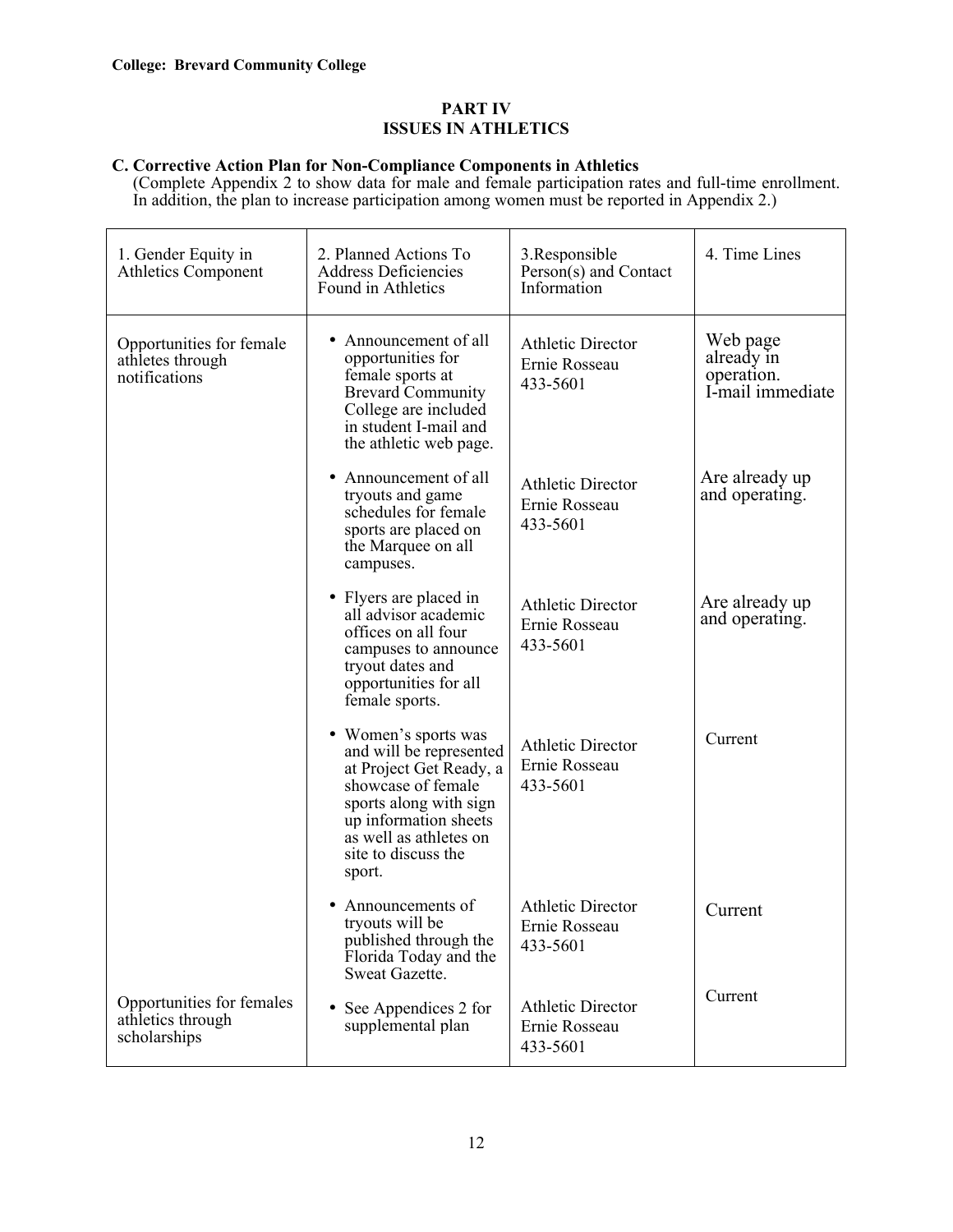# **D. Board of Trustees Certification**  1006.71 **Gender equity in intercollegiate athletics.**

# (1) GENDER EQUITY PLAN.

- a. Each community college and state university shall develop a gender equity plan pursuant to s. 1000.05, F.S.
- b. The plan shall include consideration of equity in sports offerings, participation, availability of facilities, scholarship offerings, and funds allocated for administration, recruitment, comparable coaching, publicity and promotion, and other support costs.
- c. The Commissioner of Education shall annually assess the progress of each institution's plan and advise the State Board of Education regarding compliance.
- d. Each board of trustees of a public community college or state university shall annually evaluate the presidents on the extent to which the gender equity goals have been achieved.

Please provide the information requested below relative to the statutory requirement stated in (d) above.

- a. Has the local Board of Trustees evaluated the president on the extent to which gender equity goals were achieved during the period from July 1, 2002 to June 30, 2003?
	- Yes: √ No:

 If not, please ensure completion of the evaluation prior to submission of the 2003-04 Annual Equity Act Update.

b. Provide a brief summary of the focus and results of the evaluation and describe steps to be taken by the Board where the president's evaluation yielded unsatisfactory progress toward meeting the intended goals for gender equity in athletics.

The District president received satisfactory rating from the Board of Trustees.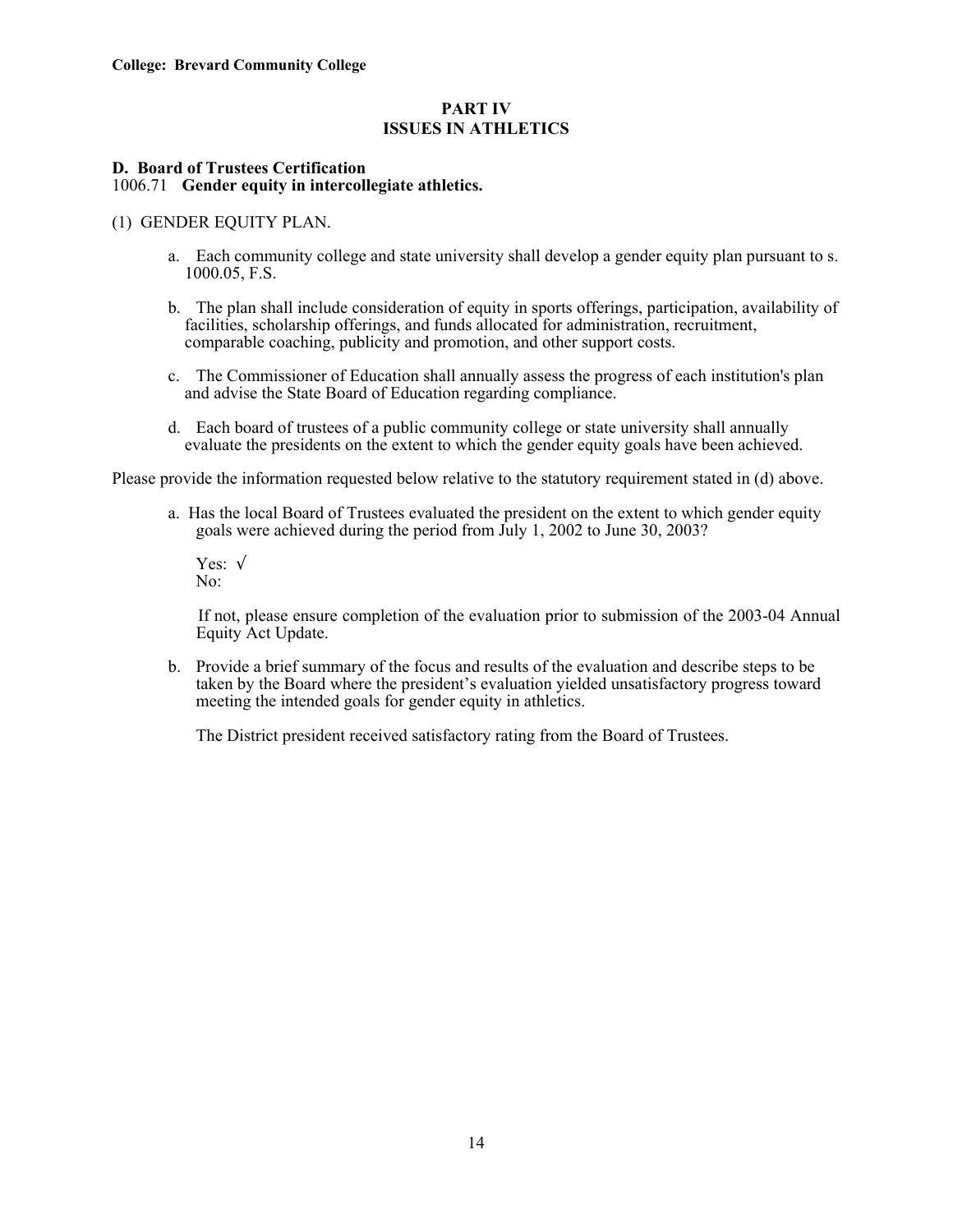# **PART V ACCOUNTABILITY IN INSTITUTIONAL EMPLOYMENT**

# **A. Employment Accountability Plan: Goals/Strategies to Address Under-representation**

| <b>GROUP</b>                    |                                 | <b>Census:</b><br><b>National</b> | Goal<br>F/03 | Actual<br>F/03   | Met<br>Goal<br>(Y/N) | <b>Number</b><br><b>Hired</b><br>$**$ | Goal<br>F/04   | <b>Strategies to</b><br><b>Achieve Goals for</b><br>Underrepresented<br><b>Groups</b> |
|---------------------------------|---------------------------------|-----------------------------------|--------------|------------------|----------------------|---------------------------------------|----------------|---------------------------------------------------------------------------------------|
| Exec./<br>Admin./<br>Managerial | a. Overall<br>Total             |                                   | 14           | 15               | Y                    | $\Omega$                              | 15             |                                                                                       |
| Females                         | b. Total                        |                                   | 7            | 5                | N                    | $\Omega$                              | 8              | Refer to Addendum                                                                     |
|                                 | c. %                            | 48.89                             | 50.00        | 33.33            | N                    | 0.00                                  | 53.33          | $A-3$                                                                                 |
| <b>Blacks</b>                   | b. Total                        |                                   | 1            | $\mathbf{1}$     | $\overline{Y}$       | $\overline{0}$                        | 1              | Refer to Addendum                                                                     |
|                                 | c. $\frac{0}{0}$                | 6.37                              | 7.14         | 6.67             | N                    | 0.00                                  | 6.67           | $A-3$                                                                                 |
| Hispanics                       | b. Total                        |                                   | 1            | $\mathbf{0}$     | N                    | $\mathbf{0}$                          | 1              | Refer to Addendum                                                                     |
|                                 | $\frac{0}{0}$<br>$\mathbf{c}$ . | 4.32                              | 7.14         | $\overline{0}$   | N                    | 0                                     | 6.67           | $A-3$                                                                                 |
| Other                           | b. Total                        |                                   | 1            | $\boldsymbol{0}$ | N                    | $\theta$                              | $\overline{2}$ | Refer to Addendum                                                                     |
| Minorities                      | c. %                            | 9.75                              | 7.14         | 0.00             | N                    | 0.00                                  | 13.33          | $A-3$                                                                                 |
| Faculty                         | a. Overall<br>Total             |                                   | 217          | 187              | N                    | 2                                     | 192            |                                                                                       |
| Females                         | b. Total                        |                                   | 114          | 104              | N                    | $\boldsymbol{0}$                      | 95             | Refer to Addendum                                                                     |
|                                 | c. $\frac{0}{0}$                | 48.89                             | 52.53        | 55.61            | Y                    | 0.00                                  | 49.48          | $A-3$                                                                                 |
| <b>Blacks</b>                   | b. Total                        |                                   | 14           | 11               | N                    | $\theta$                              | 13             | Refer to Addendum                                                                     |
|                                 | c. %                            | 6.37                              | 6.45         | 5.88             | N                    | 0.00                                  | 6.77           | $A-3$                                                                                 |
| Hispanics                       | b. Total                        |                                   | 10           | 3                | N                    | $\Omega$                              | 9              | Refer to Addendum                                                                     |
|                                 | c. %                            | 4.32                              | 4.61         | 1.60             | N                    | 0.00                                  | 4.69           | $A-3$                                                                                 |
| Other                           | b. Total                        |                                   | 22           | 5                | N                    | $\theta$                              | 19             | Refer to Addendum                                                                     |
| Minorities                      | c. %                            | 9.75                              | 10.14        | 2.67             | N                    | 0.00                                  | 9.90           | $A-3$                                                                                 |
| Continuing<br><b>Contracts</b>  | a. Overall<br>Total             |                                   | 187          | 143              | N                    | $\theta$                              | 158            |                                                                                       |
| Females                         | b. Total                        |                                   | 97           | 72               | N                    | $\theta$                              | 78             | Refer to Addendum                                                                     |
|                                 | c. %                            | 48.89                             | 51.87        | 50.35            | N                    | 0.00                                  | 49.37          | $A-3$                                                                                 |
| <b>Blacks</b>                   | b. Total                        |                                   | 12           | 7                | N                    | $\Omega$                              | 11             | Refer to Addendum                                                                     |
|                                 | c. $\frac{0}{0}$                | 6.37                              | 6.42         | 4.90             | N                    | 0.00                                  | 6.96           | $A-3$                                                                                 |
| Hispanics                       | b. Total                        |                                   | 9            | $\overline{2}$   | N                    | $\overline{0}$                        | 7              | Refer to Addendum                                                                     |
|                                 | c. %                            | 4.32                              | 4.81         | 1.40             | N                    | 0.00                                  | 4.43           | $A-3$                                                                                 |
| Other                           | b. Total                        |                                   | 19           | 4                | N                    | $\Omega$                              | 16             | Refer to Addendum                                                                     |
| Minorities                      | c. $\frac{0}{0}$                | 9.75                              | 10.16        | 2.80             | N                    | 0.00                                  | 10.13          | $A-3$                                                                                 |

\*Use 2000 Census data provided by the K-20 Office of Equity and Access. Use federal EE06 data certified and submitted to the Division of Community Colleges for Fall 2003.

\*\*Enter number printed in "New Hires" section of the Fall 2003 EEO6 report.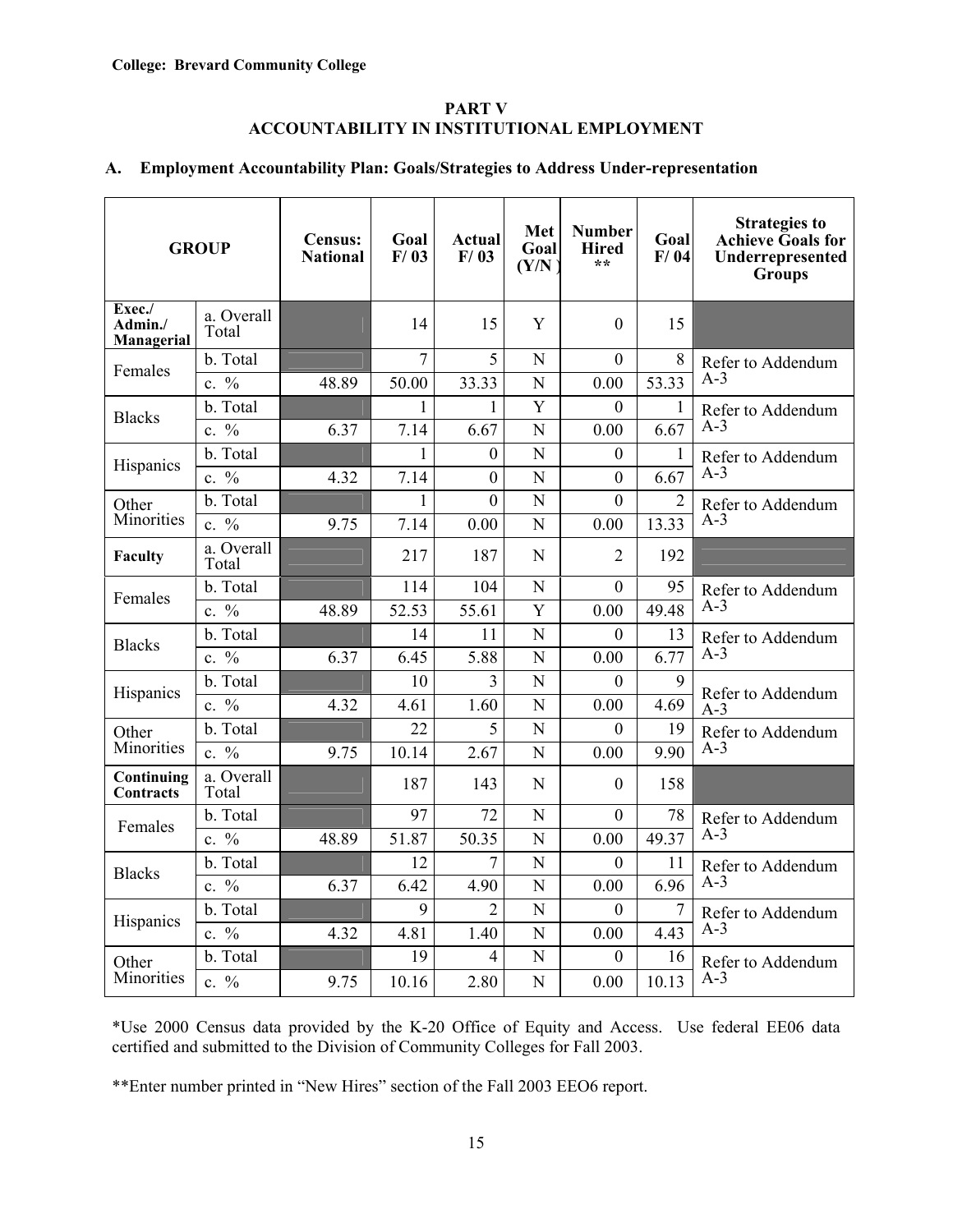# **PART V ACCOUNTABILITY IN INSTITUTIONAL EMPLOYMENT**

# **B. Summary of Results of Presidential Evaluations**

Section 1012.86(3)(b), F.S., provides as follows:

Community college district boards of trustees shall annually evaluate the performance of the community college presidents in achieving the annual and long-term goals and objectives. A summary of the results of such evaluations shall be reported to the Commissioner of Education and the State Board of Education as part of the community college's annual employment accountability plan, and to the Legislature as part of the annual equity progress report submitted by the State Board of Education.

Provide below a response to this section of law, including the most recent date on which the president was evaluated.

The District President, Thomas E. Gamble, was evaluated by the Brevard Community College District Board of Trustees in September, 2003. During the 2003/2004 school year, the College hired fourteen new faculty members, including nine females, and out of the fourteen faculty members placed on continuing contract status, eleven of them were women. According to the Board, Dr. Gamble met all expectations of the role of District President and in many instances exceeded expectations. With regard to equity, three of the Board members evaluated Dr. Gamble as having met expectations, while two Board members evaluated him as having exceeded expectations.

# **C. Summary of Results of Evaluation of Selected Staff**

Provide a brief summary of the results of the evaluations conducted by the president to evaluate each department chairperson, dean, provost, and vice president in achieving goals consistent with the intent of Section 1012.86, F.S. Include developmental steps taken when staff evaluations yield unsatisfactory progress toward meeting intended goals.

The District President evaluates members of Cabinet who include the Vice President for Finance and Administrative Services, the Executive Vice President/Chief Learning Officer, five Campus Presidents, the Associate Vice Presidents for Human Resources, Institutional Effectiveness and Strategic Management, Community Relations and Marketing, and Allied Health. All Cabinet members were evaluated by October, 2003. The Cabinet meets weekly and regularly reviews goals and objectives, including equity and diversity goals and objectives. Quantifiable goals and objectives with established deadlines have been set. Cabinet members regularly meet individually and provide updates to the District President on progress. Cabinet members are held accountable for increasing the diversity, and improving the levels of acceptance and inclusion on their campuses and in their departments. If a Cabinet member does not meet their diversity goals, it will be reflected in their annual evaluation and may have a negative impact on salary increases, departmental funding, and future employment.

The District President also evaluates the Athletic Director, the Executive Assistant to the District President, the Development Director, and the Executive Directors for the Foundation and the Institute for Business Training and Community Education (IBT&CE).

Developmental steps taken when staff evaluations yield unsatisfactory progress toward meeting equity goals may include a progressive discipline plan, more frequent consultations with the District President designed to assist in and encourage satisfactory progress, professional development opportunities, including participation in the College's Building Excellence through Supervisory Training (BEST), and recommending a mentor who has been successful in reaching equity goals.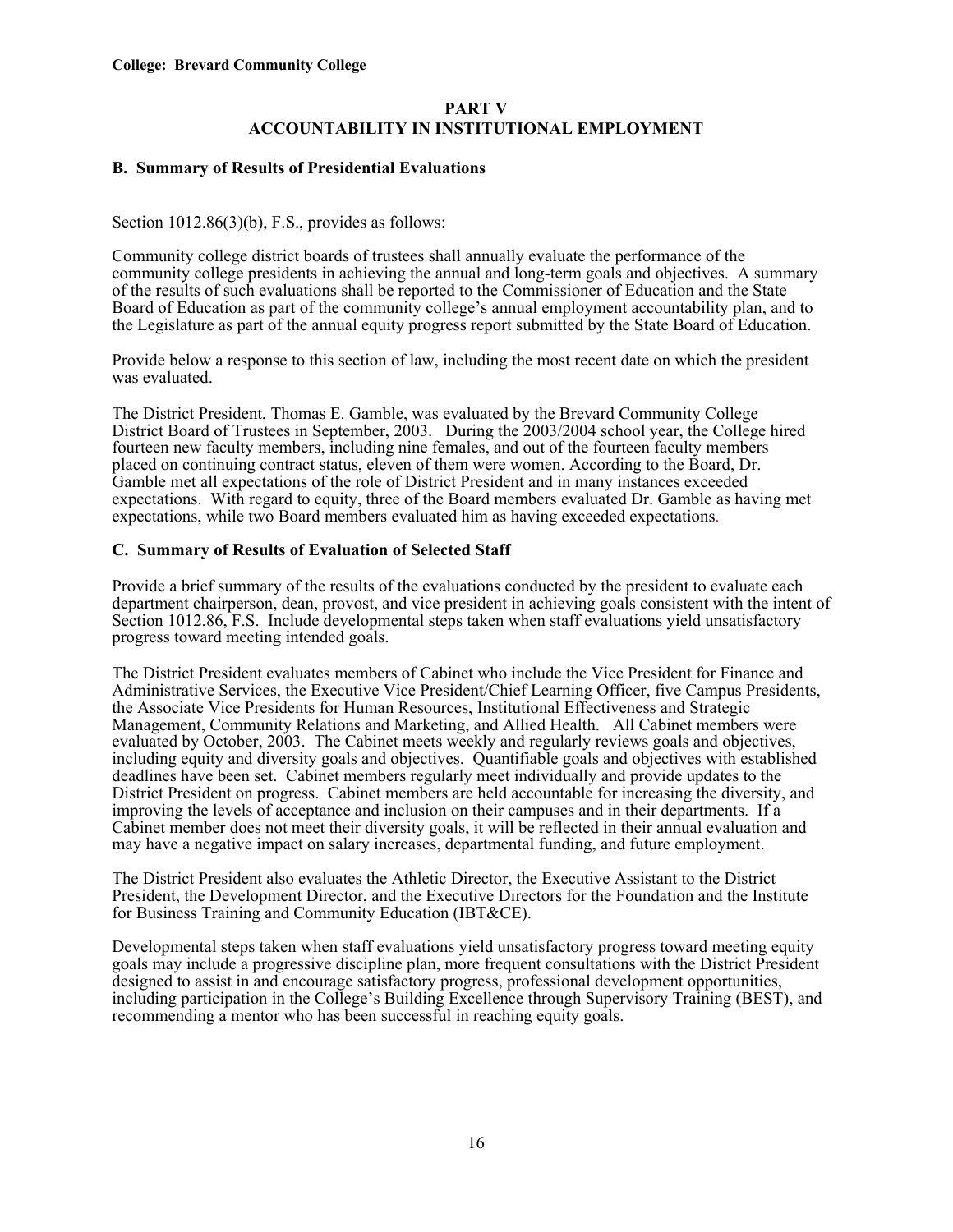# **PART V ACCOUNTABILITY IN INSTITUTIONAL EMPLOYMENT**

# **D. Certification of Key Processes** (Section 1012.86, F.S.)

- a. My institution maintains diversity and balance in the gender and ethnic composition of the selection faculty positions. The guidelines used for ensuring balanced and diverse membership on selection and review committees are described as follows:
	- The College's Employment Equity Officer/Associate Vice President for Human Resources recommends a diverse group of employees to serve on selection committees. The District President determines who will sit on these committees and issues a charge to the member.
- b. The college is in compliance with State Board of Education Rule 6A-14.0411, which sets forth the requirements for receiving continuing contracts. The process used to grant continuing contracts is described as follows:
	- Full-time faculty members who, after three to four years of successful service, meet all of the requirements as explained in Chapter 6A-14.04111 FAC, including successful performance of duties and demonstration of professional competence will be considered for a continuing contract recommendation by the District President of the College. The District President may recommend and the Board may approve an annual contract if an employee does not meet the required standards for a continuing contract or if the required duties and responsibilities of the position have been restricted or will be needed for a limited time.
- c. The following describes the process used to annually apprise each eligible faculty member of progress toward attainment of continuing-contract status:
	- The Campus Presidents annually evaluate faculty members on annual contract, providing guidance, recommendations, and support to each eligible faculty member. During the evaluation period, faculty members are provided information related to their contract status.
- d. My college has developed a budgetary incentive plan to support and ensure attainment of the goals developed pursuant to Section 1012.86, F.S. Summarized below is a description of the incentive plan, including how resources shall be allocated to support the achievement of goals and the implementation of strategies in a timely manner.
	- For the current fiscal year, the College has budgeted resources for training, to include diversity training. Mandatory Diversity/Sensitivity Training is planned for this fiscal year for all supervisors as part of the Building Excellence through Supervisory Training (BEST). (Nonsupervisors are encouraged to attend.) The College continues to advertise in minority-targeted publications and participates in local job fairs.
- e. The following describes how funds are used to increase the number of women and racial/ethnic minorities on continuing contracts:
	- The College has identified funds to provide professional development opportunities for faculty members. Faculty on annual contract is encouraged to participate. Throughout the eligibility process for continuing contract, these employees received encouragement and support in an effort to retain and award them continuing contract status.

Pursuant to Section 1012.86, F.S., I hereby certify that the information provided above is true to the best of my knowledge and that information and data will be available upon request as a demonstration of a good faith effort to comply with this section.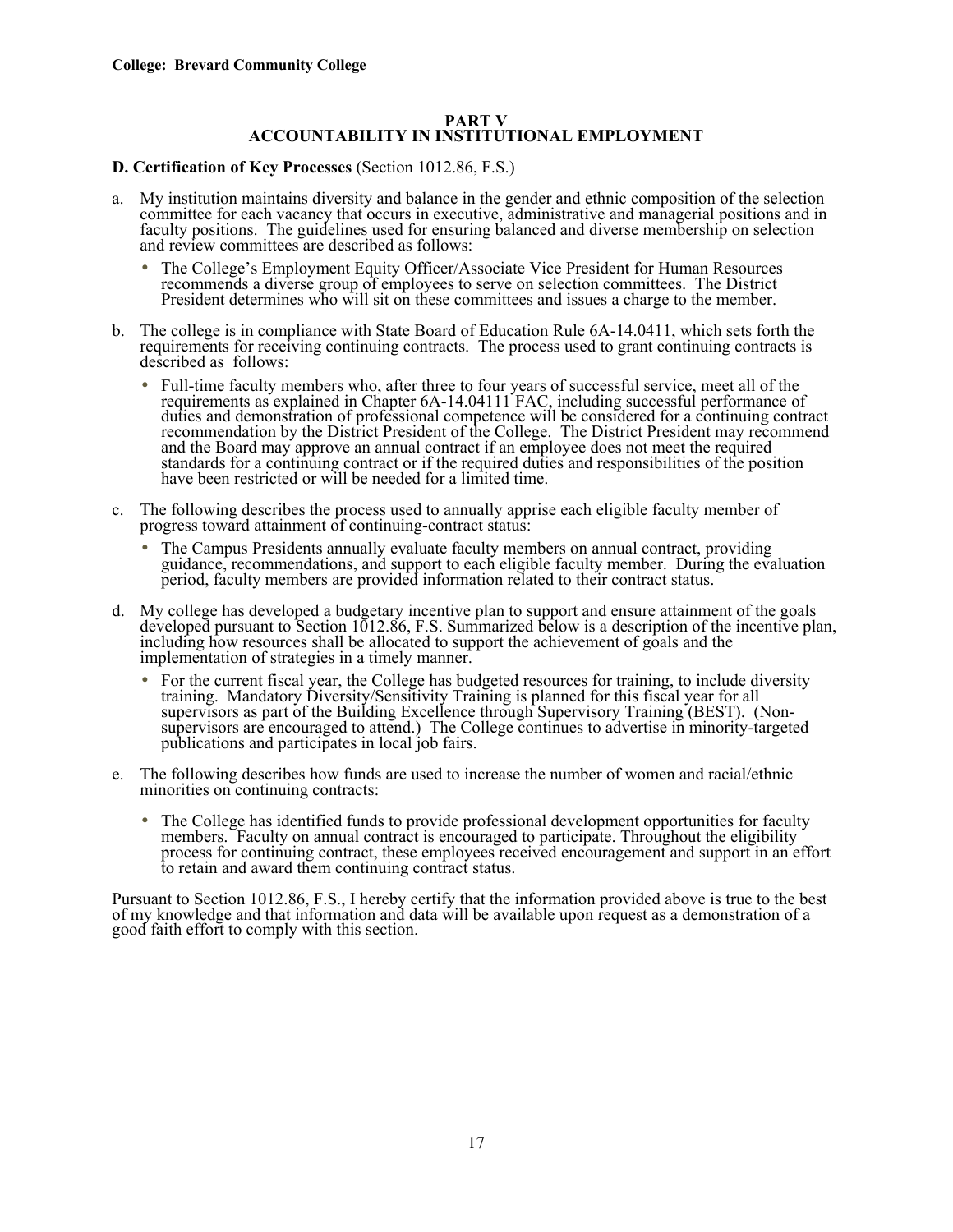# **PART VI ONE FLORIDA INITIATIVE: SELECTED COMMUNITY COLLEGE CHALLENGES**

**A**. Describe below steps taken by the college to increase diversity among students earning Associate of Arts degrees and transferring to baccalaureate degree programs.

The College has a TRIO program in place, which provides personal, academic, career, and financial aid advisement, as well as supplemental instruction, peer tutoring, and study skills to "at-risk" students who qualify. The College has a University Transfer Project program in place, which works closely with the TRIO program and provides assistance in selection and application to 4-year colleges, financial aid and transfer workshops, as well as visits to 4-year college campuses.

Each year, the College has state university admissions representatives on campus to provide admission, financial aid, and scholarship information and to encourage students to transfer to 4 year degree programs upon completion of Associate degree requirements. The College has a 2+2 partnership program in place with the University of Central Florida, where each semester UCF performs campus visits to provide transfer information and to admit students "on the spot."

The College faculty has, within the past year, revised and rewritten general education courses with the goal of diversity infusion across the curriculum. In addition, a Staff and Program Development workshop on multiculturalism was offered each semester free of charge to faculty and staff. A new minority recruitment brochure has been created in conjunction with the local NAACP and is offered in Spanish as well as English.

**B**. Provide below a break-out of students enrolled in dual enrollment courses for the total reporting year 2002-03. Specify below the number and percent of students in each group by course grade earned at the end of the 02-03 reporting year.

| <b>Racial/Ethnic Group</b> | <b>Course Grade:</b><br>Less than C |               | <b>Course Grade:</b><br>C or Above | Total         |       |
|----------------------------|-------------------------------------|---------------|------------------------------------|---------------|-------|
|                            | #                                   | $\frac{0}{0}$ | #                                  | $\frac{0}{0}$ | #     |
| White                      | 98                                  | 4.21          | 2231                               | 95.79         | 2,329 |
| <b>Black</b>               | 18                                  | 8.53          | 193                                | 91.47         | 211   |
| Hispanic                   | 8                                   | 4.88          | 156                                | 95.12         | 164   |
| Asian/Pacific Islander     | 3                                   | 3.30          | 88                                 | 96.70         | 91    |
| American Indian/Alaskan    |                                     | 14.29         | 6                                  | 85.71         |       |
| <b>Other Minority</b>      | $\theta$                            | 0.00          | $\theta$                           | 0.00          |       |
| Total                      | 128                                 | 4.57          | 2674                               | 95.43         | 2,802 |

- **C.** Briefly describe strategies to increase diversity among students who succeed (earn grades of C or above) in dual enrollment courses.
	- Target K-12 schools for dual-enrollment students with high minority enrollment for department tour invitations.
	- Establish mentoring relationships with minority faculty members and current minority students.
	- Participate in outreach and recruitment at high schools, churches and community opportunities.
	- Use minority student volunteers and minority Service Learning students to make contact with high schools with large minority populations to participate in dual enrollment programs.
	- Encourage on-line tutoring to help dual-enrollment students do well.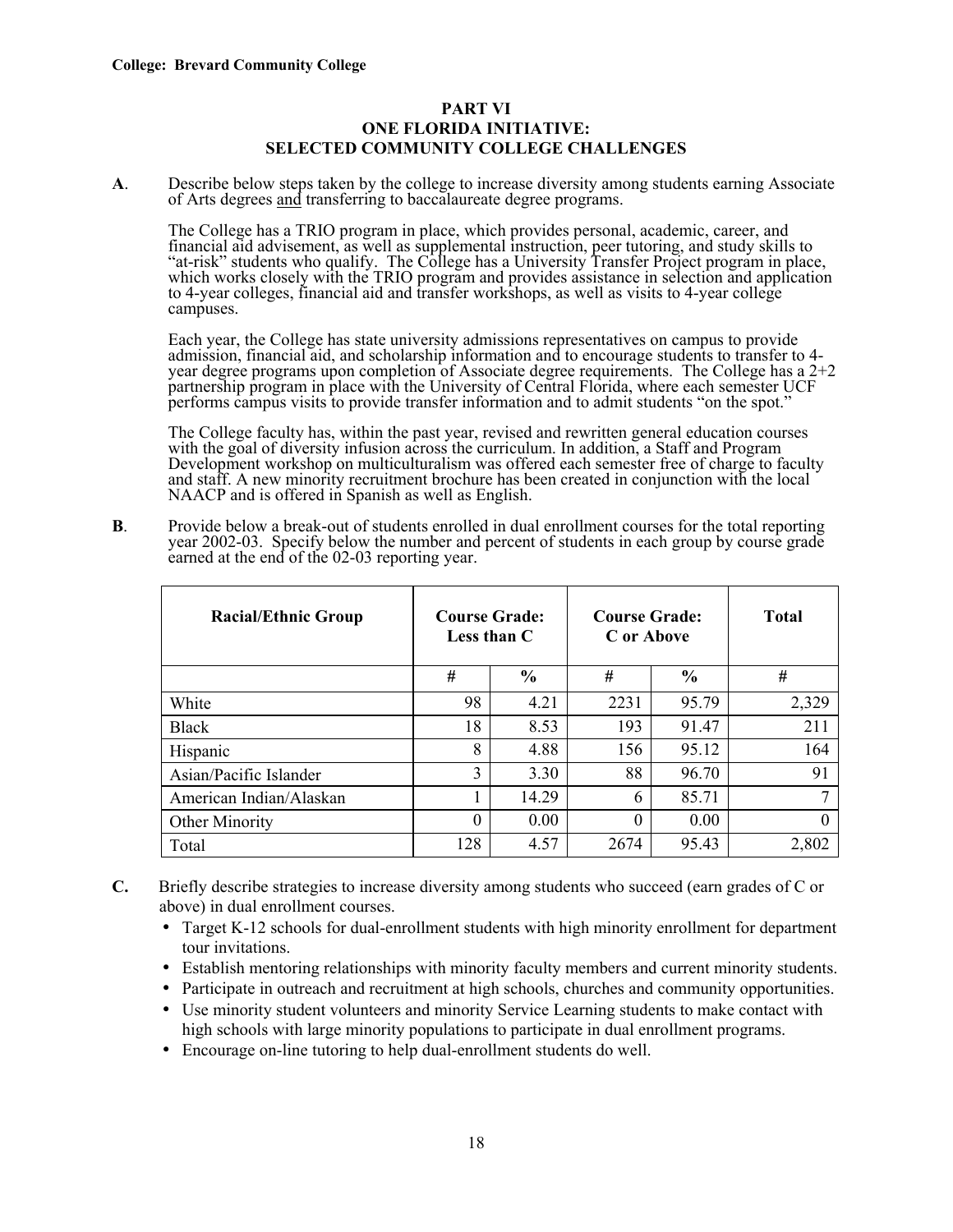

*No Changes Made*.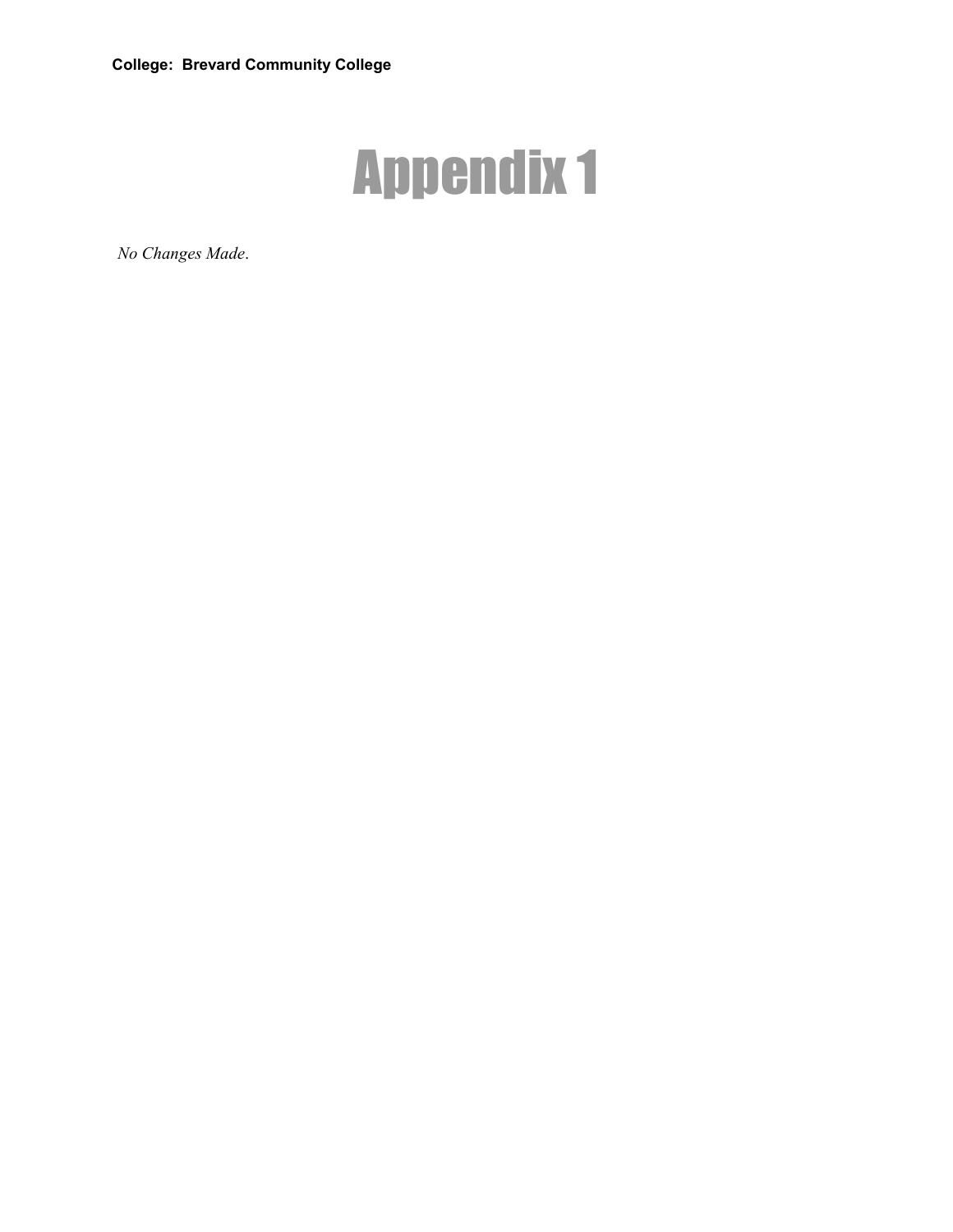# **APPENDIX 2**

# **GENDER EQUITY IN ATHLETICS: ANALYSIS AND CORRECTIVE ACTION PLAN**

#### **A. Community College 2003-04 Athletic Participation by Sport**

Note: OCR defines a participant as anyone who: (1) participated in competition, or (2) participated with the team and was eligible for competition but did not play in the game. Participation is determined as of the date of the first competitive event for the sport. This section applies to all colleges offering intercollegiate sports. Use this table to show the relationship between the rate at which women are enrolled full-time in the college and the rate at which women are participating in intercollegiate sports.

### B. **Corrective Action Plan.**

If the Fall 2003 full-time enrollment of women was greater than five percentage points above the representation of women participating in sports, describe below the college's plan to correct this disparity. Specify modifications proposed for 2004 and include a time line for completion of the Plan.

| <b>Number of Participants</b>       |                     |                     |                    |                     |                  |                |  |  |  |  |
|-------------------------------------|---------------------|---------------------|--------------------|---------------------|------------------|----------------|--|--|--|--|
| <b>Varsity Teams</b>                | # Males             |                     | # Females          |                     | Total            |                |  |  |  |  |
|                                     | 2002-03<br>2003-04  |                     | 2002-03<br>2003-04 |                     | 2002-03          | 2003-04        |  |  |  |  |
| Baseball                            | $\boldsymbol{0}$    | 23                  | -                  | -                   | $\boldsymbol{0}$ | 23             |  |  |  |  |
| Basketball                          | 15                  | 12                  | 11                 | 11                  | 26               | 23             |  |  |  |  |
| Golf                                | 10                  | 10                  | $\mathbf{0}$       | $\mathbf{0}$        | 10               | 10             |  |  |  |  |
| Softball                            | $\mathbf{0}$        | $\overline{0}$      | 18                 | 21                  | 18               | 21             |  |  |  |  |
| Swimming                            | $\mathbf{0}$        | $\mathbf{0}$        | $\mathbf{0}$       | $\mathbf{0}$        | $\boldsymbol{0}$ | $\mathbf{0}$   |  |  |  |  |
| Tennis                              | $\mathbf{0}$        | $\overline{0}$      | $\Omega$           | $\mathbf{0}$        | $\boldsymbol{0}$ | $\overline{0}$ |  |  |  |  |
| Track and Field                     | $\mathbf{0}$        | $\mathbf{0}$        | $\mathbf{0}$       | $\mathbf{0}$        | $\boldsymbol{0}$ | $\mathbf{0}$   |  |  |  |  |
| Volleyball                          | $\mathbf{0}$        | $\overline{0}$      | $\Omega$           | 12                  | $\boldsymbol{0}$ | 12             |  |  |  |  |
| Soccer                              | $\mathbf{0}$        | $\mathbf{0}$        | $\mathbf{0}$       | $\mathbf{0}$        | $\mathbf{0}$     | $\mathbf{0}$   |  |  |  |  |
| <b>Total Participants</b>           | 25                  | 45                  | 29                 | 44                  | 54               | 89             |  |  |  |  |
| % of Participants                   | 46.3%               | 50.6%               | 53.7%              | 49.4%               |                  |                |  |  |  |  |
| Fall 2003 EF2A Report<br>Enrollment | 2,071<br>$(42.5\%)$ | 2,295<br>$(43.8\%)$ | 2,800<br>(57.5%)   | 2,947<br>$(56.2\%)$ | 4,871            | 5,242          |  |  |  |  |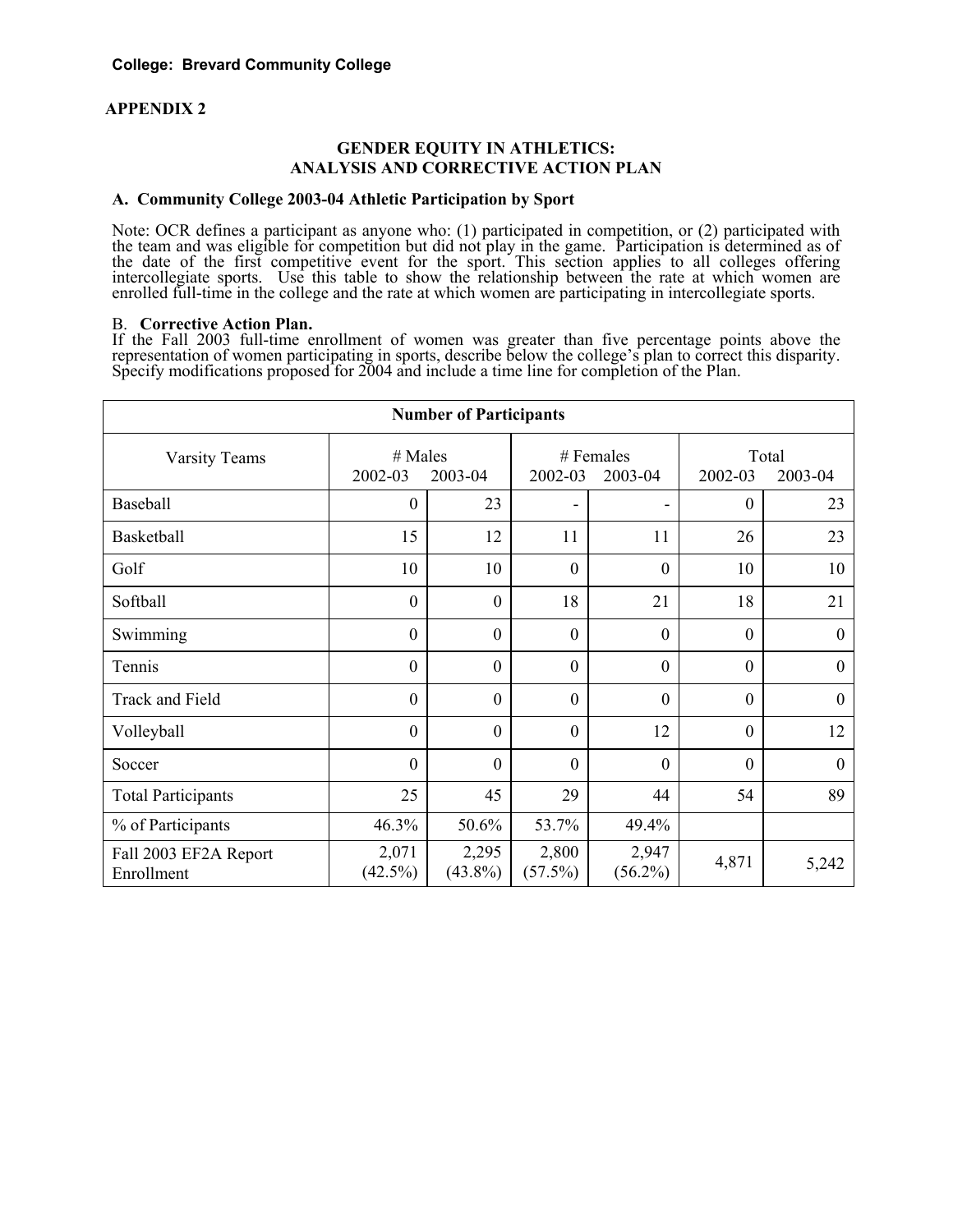# **APPENDIX 2** *(continued)*

# **Gender Equity in Athletics: Analysis and Corrective Plan Action**

Brevard community college uses the same recruiting techniques for both male and female athletes. The college was in compliance in all areas addressed in the compliance review questions on gender equity in Athletics. However, the college failed to meet the 5% rule regarding the percentage of female athletes compared to the female enrollment for the college. This was due, in part, to a significant number of female softball athletes dropping out of the athletic programs due to non-qualifying student grades or for personal reasons. In order to reduce the disparity between the female enrollment and female athletics, as part of our planning process, the following corrective action will include:

- -
- A. Advertisement for female athletes by:<br>
Student I-mail and the BCC athletic web page *(time Line: 1 year)*.<br>
Advertisement on the BCC Marquees on all campuses. Includes game schedules and<br>
try-out schedules *(time Line:* 
	- Flyers in all advisor academic offices on all four campuses containing tryout dates and recruitment opportunities *(time Line: 1 year)*.
	- Direct e-mailing contact by the BCC Athletic department and it's coaching staff to all local high schools/public/private/home school athletic directors and coaches
	- *(time Line: 1 year).* **■**<br>Project Get Ready, a showcase of female's sports held each year, where sign up information sheets, BCC literature, and female athletes provide insight into the BCC Final experiment at the college (time Line: 1 year).<br>
	Florida Today and the Sweat Gazette adds including try-out schedules.<br>
	Available recruitment literature throughout the athletic department and gym area *(time*).
	-
	- *Line: 1 year).*
- 
- B. Enhancement and retention of Female Athletic Scholarships:<br>
Increase the number of female softball scholarships from the lowest in the state of<br>
Florida, 15, to the state average of 24 scholarships *(time Line: 1 to 3* 
	-
	- Increase and improve female venue to increase community awareness.<br>Increase athletic camps and clinics held at the college for female sports *(time Line: 1 year)*.
	- Hire an athletic advisor (part-time) to reduce the loss of eligibility, increased retention and improve future recruitment of female athletics *(time Line: 1 year)*.
	- Encourage mentoring and on-line tutoring for all female athletes *(time Line: 1 year)*.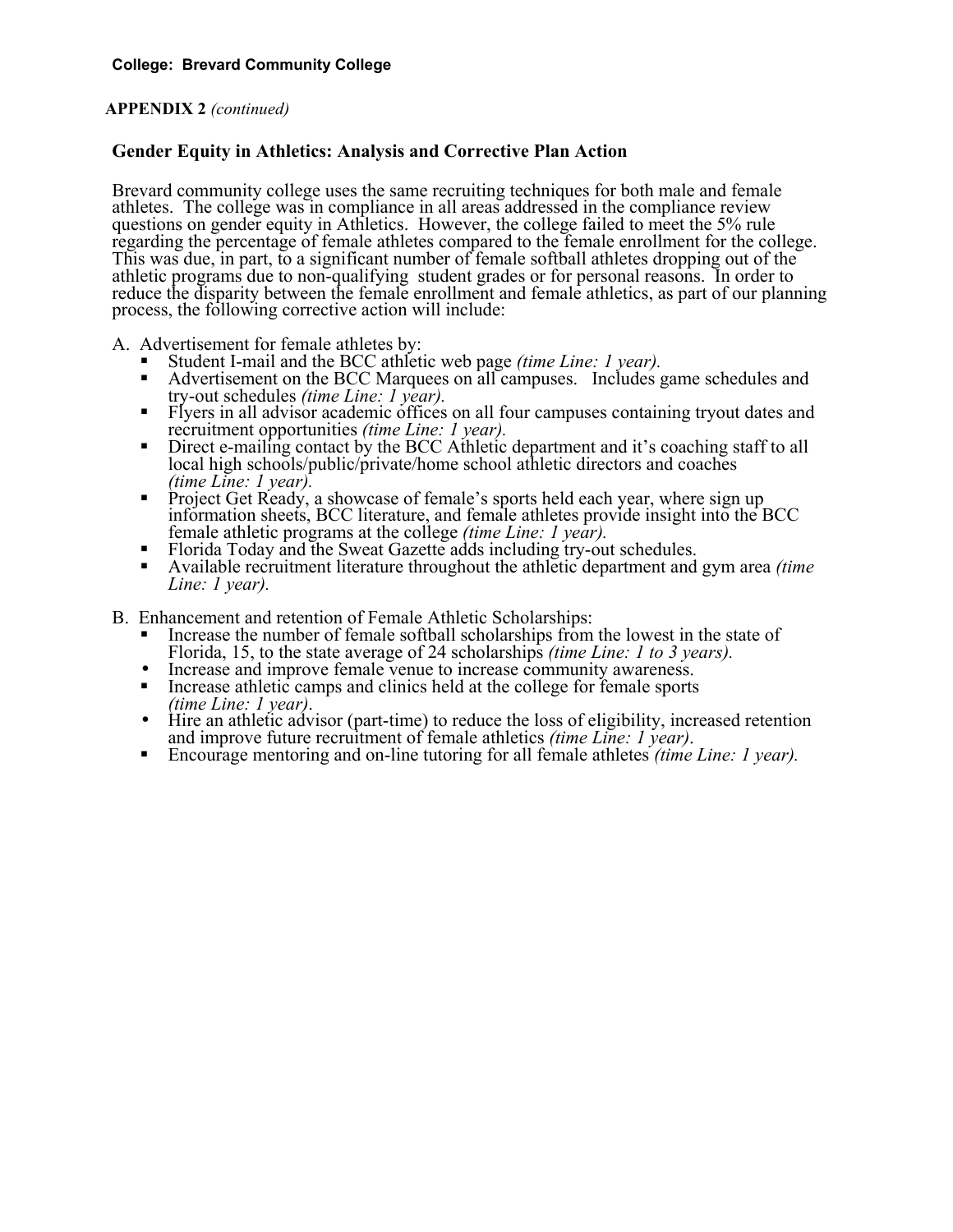# **Addendum A-1**

*(Part III, Student Participation. A. Program Analysis of A.A. Degree Completion Rates)* 

# *In order to reduce the disparity of completion rates between minorities and non-minority students:*

FEMALES:<br>• Provide personal support and referrals for day care and housing.

- 
- 
- BLACKS: Encourage participation in the African-American Student Union. Organize Black History Programs Committee. Encourage students to attend the Florida African American Student Association
	- **F** Promote Black History Month celebration for community, students, staff, and faculty.

- HISPANICS:<br>• Provide part-time employment and seek scholarships and other private assistance for students<br>suspended from financial aid or without enough aid.
	-
	-
	-
	-
	- Encourage the use of Learning Labs.<br>
	 Promote use of online tutoring service at smarthinking.com.<br>
	 Promote Moore Multi-Cultural Center sponsored activities, videos, and discussion groups.<br>
	 Organize Minority Recruitm
	-
	-
	-
	- Provide career and job placement services.<br>
	 Encourage students to attend the Zora Neale Hurston Festival of the Arts & Humanities.<br>
	 (Study skills workshop, health fair, fashion show, motivational speakers).<br>
	 Promot
	-
	- Infuse diversity into curriculum.<br>Provide career and job placement services.

# **Addendum A-2**

*(Part III, Student Participation. A. Program Analysis of A.A. Degree Enrollment Rates)* 

#### *In order to reduce the disparity in enrollment between minority and non-minority students:*

- 
- 
- FEMALES: Target market female inquiries via the information request system database. Provide WENDI program information to female inquiries. Sponsor Child Care Association of Brevard, Inc. Annual Awareness workshops.

BLACKS:<br>
Target K-12 schools with high-minority enrollment for Allied Health's simulator demonstrations, health career promotions, and department tour invitations.

- 
- 
- HISPANICS:<br>
 Continue to celebrate Hispanic Heritage Month.<br>
 Hold Latino Festival for Hispanic students.<br>
 Target K-12 school with large Hispanic enrollments.

- 
- 
- 
- ALL MINORITIES:<br>
 Use student volunteers as ambassadors.<br>
 Offer distance learning through BCC's Virtual Campus.<br>
 Assist students with completing electronic FAFSA.<br>
 Participate in Articulation Agreements for high sc
	-
	-
	-
	-
	-